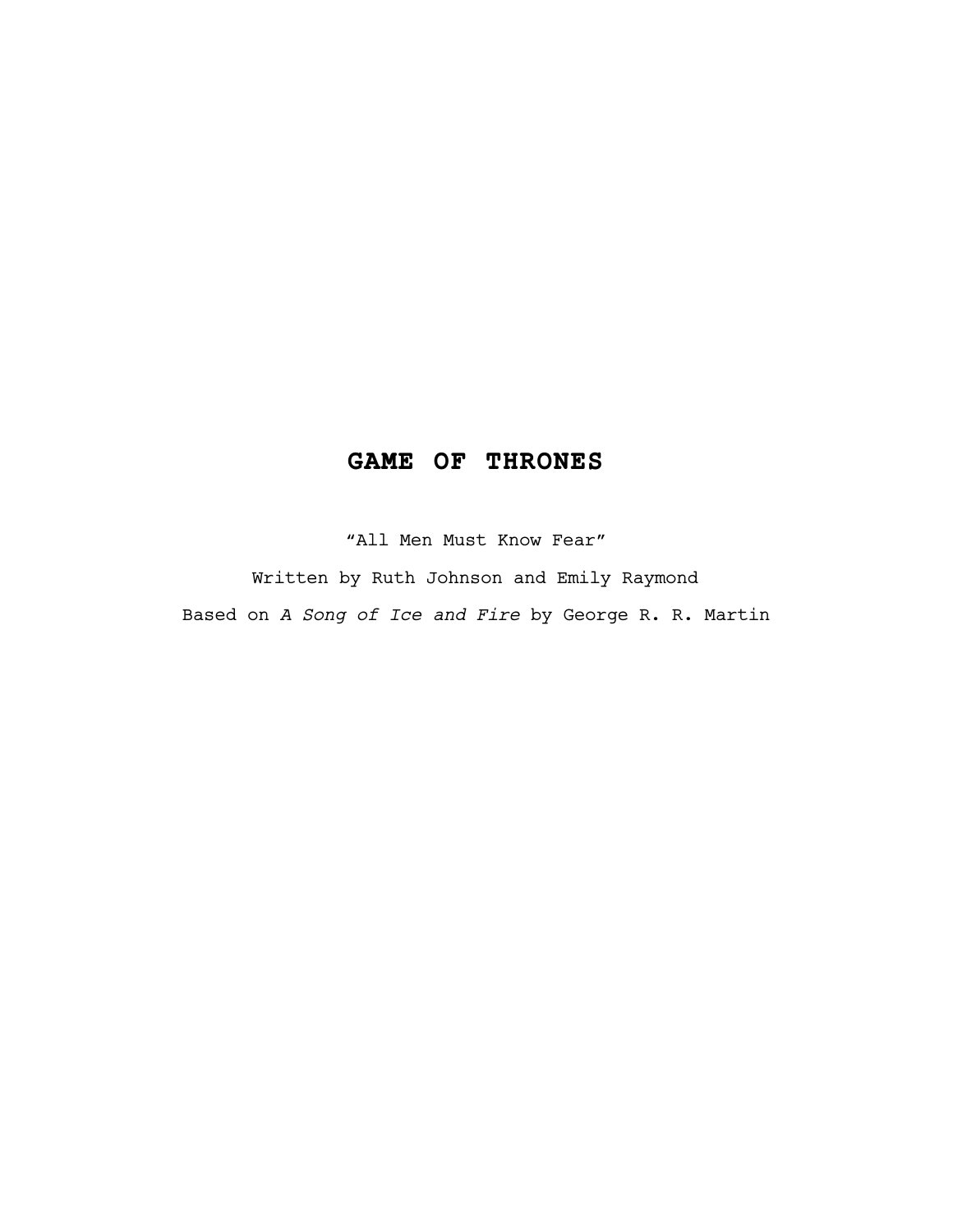### **ACT ONE**

### **INT. KING'S LANDING - QUEEN'S CHAMBERS - NIGHT**

Queen CERSEI LANNISTER sleeps fitfully. The Lannister crest hangs above her bed, a lion surrounded by red.

Cersei wakes up with a start, clutching her belly.

CERSEI LANNISTER Seven hells.

Then red spreads through her small clothes. She feels blood.

CERSEI LANNISTER (CONT'D)

Qyburn!

Cersei daring the tears to spill from her eyes.

Qyburn enters with a bag. He bows.

QYBURN

Your Grace.

CERSEI LANNISTER Something's wrong...with the baby!

QYBURN Let me look, Your Grace.

Qyburn moves her hands from her belly and takes out a type of stethoscope. He listens to Cersei's womb. And listens. And listens.

> QYBURN (CONT'D) Your Grace, I'm afraid-- (you have miscarried.)

> > CERSEI LANNISTER

No, no.

QYBURN Your child is gone.

Cersei refuses to cry. She grabs a pitcher from her bedside table and throws it. It hits the wall, shattering.

> QYBURN (CONT'D) (calmly) Commander Greyjoy has returned. And he has brought the Golden Company.

Cersei regains her composure.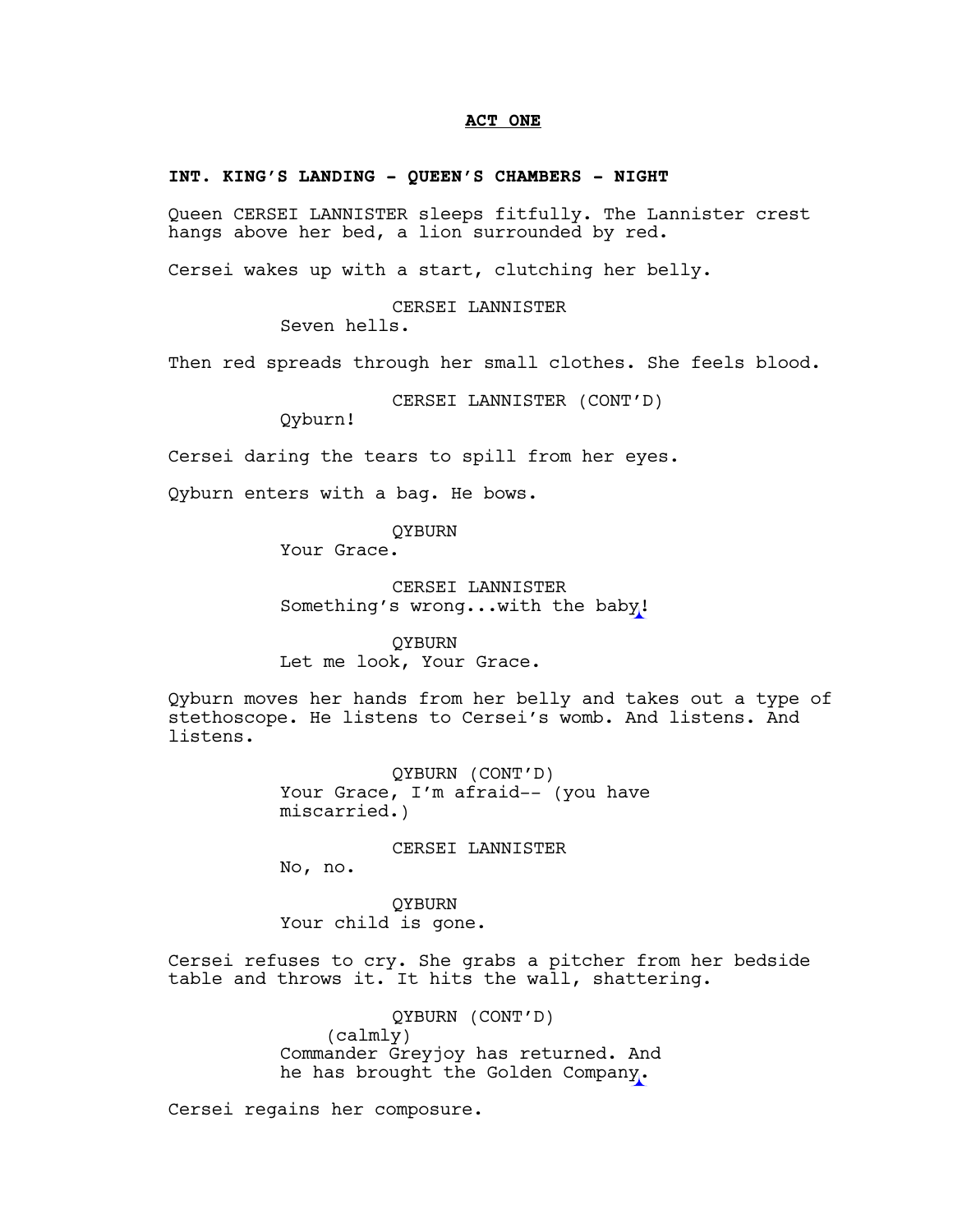Cersei rises from her bed.

QYBURN Your Grace -- (you should rest.)

CERSEI LANNISTER Your services are not required, Qyburn.

**OYBURN** You need to be careful after a miscarriage.

CERSEI LANNISTER This is not the first time this has happened to me. I will be fine.

QYBURN Your Grace-- (I recommend you rest.)

CERSEI LANNISTER

Leave.

Qyburn bows and leaves.

Cersei puts on a grim, determined smile. This is but a setback.

# **EXT. HARRAG'S SHIP - CAPTAIN'S QUARTERS - SAILING – DAY**

The quarters of a Greyjoy navy captain are decorated with the sigil of the kraken. HARRAG sits behind his desk, looking at a map.

THEON GREYJOY paces.

HARRAG Stop boy, you're making me dizzy.

THEON GREYJOY Then stop watching.

HARRAG We need a plan.

THEON GREYJOY What do you suggest?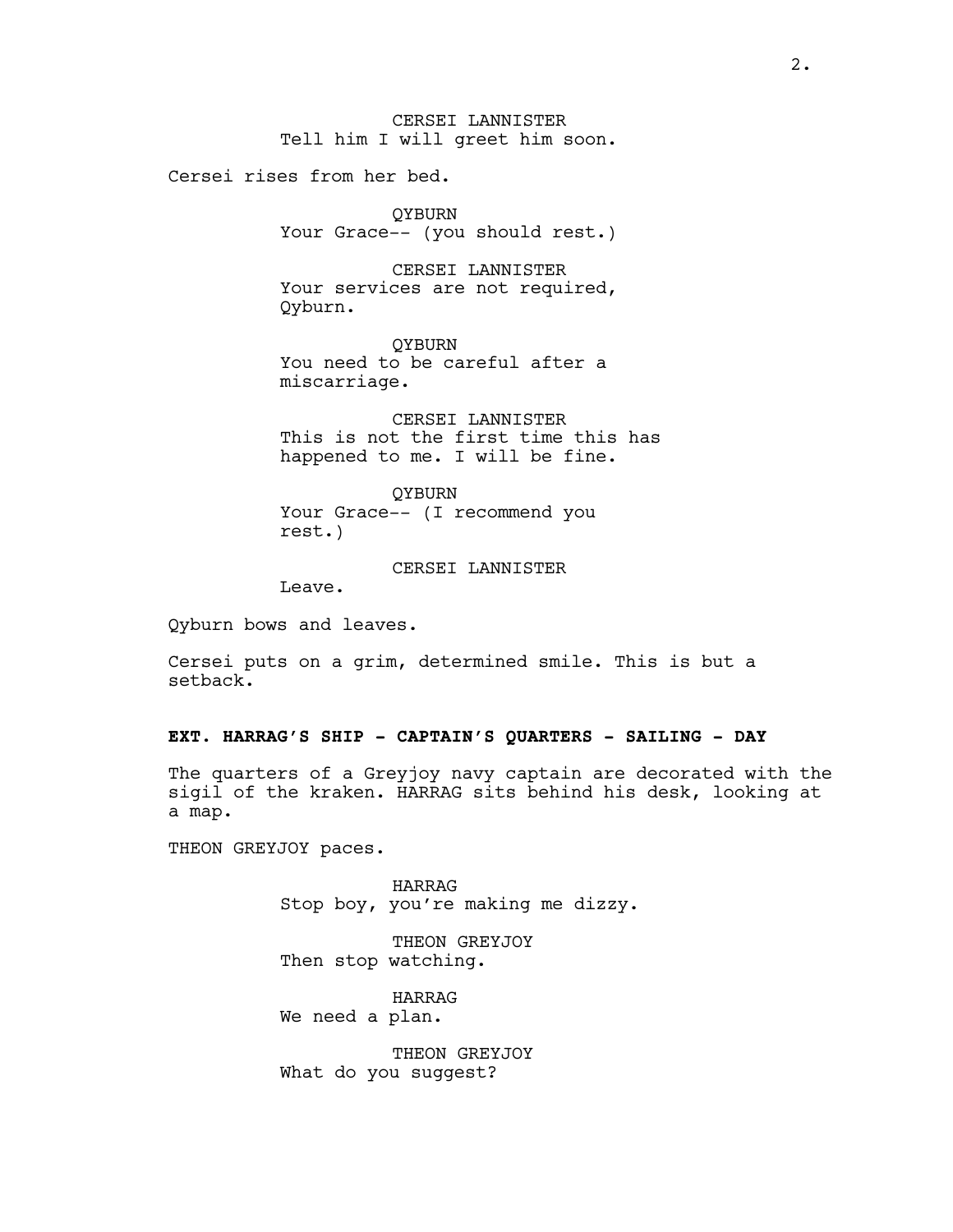HARRAG

Caution. Get Euron back to the Iron Islands and fight him on the open sea. We will prevail in our environment.

THEON GREYJOY Euron has five hundred ships and twenty thousand men. We have...

HARRAG Fifty. But they're Ironborn.

THEON GREYJOY So are Euron's men.

HARRAG Then what do you suggest?

THEON GREYJOY Track his ship. Find Euron, probably in King's Landing.

HARRAG

And then what?

THEON GREYJOY Find Yara and rescue her.

HARRAG

What about Euron?

### THEON GREYJOY

Fuck Euron. Yara is our mission. Every day, every night –– she stays with that kingslayer and kinslayer –– that's a day and night of torture. Are you with me or am I am on my own?

HAGGAG

I'm with you, but don't expect me not to kill Euron if I see him.

Theon nods.

THEON GREYJOY We may not have numbers or strength. But we have stealth and maybe surprise.

Harrag exits to the deck. Theon walks up to Harrag's map and places his hand over King's Landing.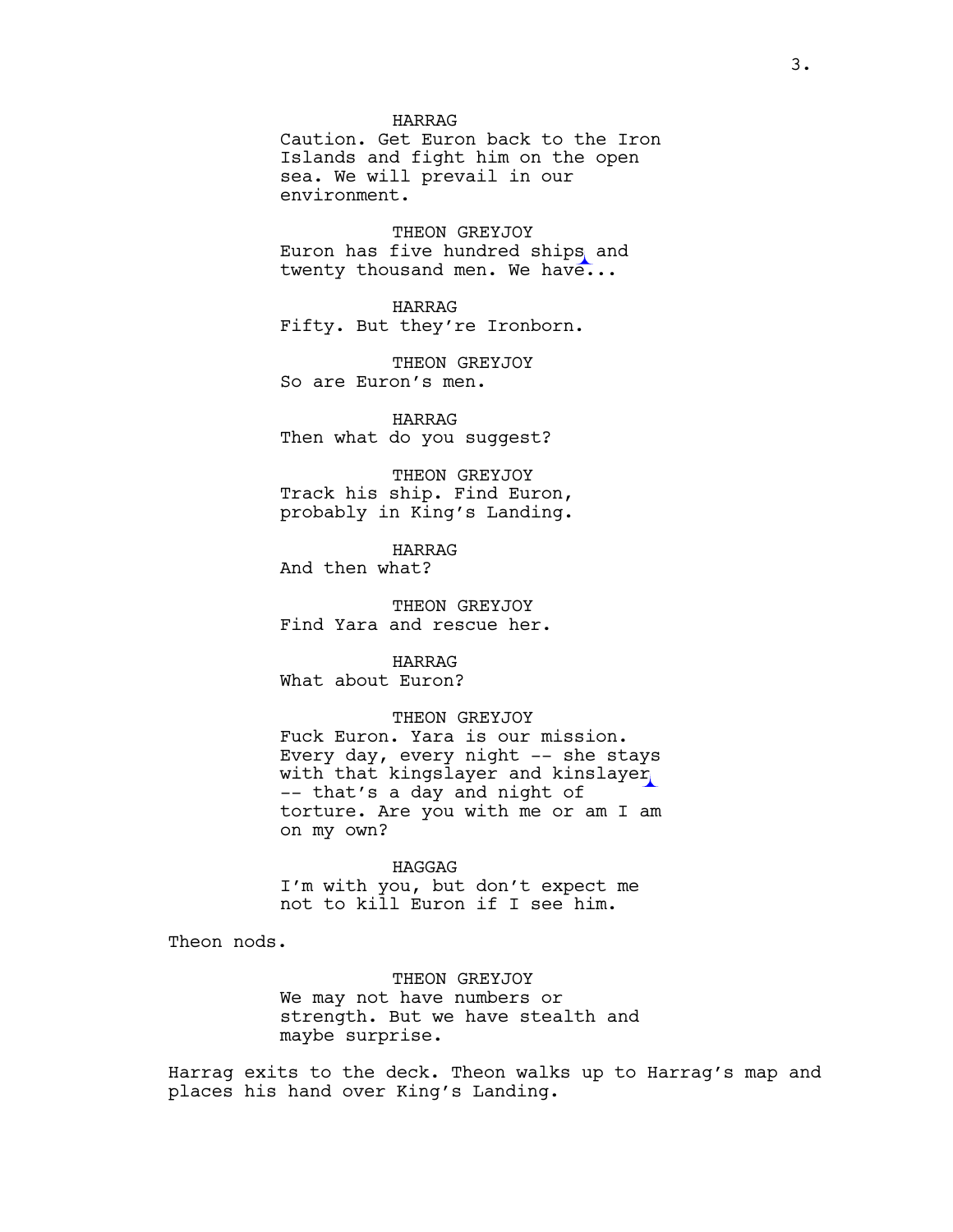# **EXT. WINTERFELL - TARGARYEN CAMP - DAY**

DAENERYS TARGARYEN sits on a large rock. RHAEGAL and DROGON rest nearby. JON SNOW approaches.

JON SNOW

Daenerys?

DAENERYS TARGARYEN What is it, Lord Snow? Or is it Lord Targaryen?

JON SNOW I am same man I have always been.

DAENERYS TARGARYEN I was the rightful heir to the Iron Throne, to the Targaryen legacy. Now I am usurped by my lover.

JON SNOW Nothing has changed. I still support your rule. You were born to it. You were raised to it. I was raised a bastard. Not worth much.

Dany turns to face him, with a softness in her eyes.

DAENERYS TARGARYEN You are worth more than you think. You have a family who loves you. Your mother, Lyanna, died to give birth to you. Your father, Rhaegar, started a war to bring you into this world. Ned Stark protected you at great risk to himself and his family.

JON SNOW Your people love you. You're the Mother of Dragons, breaker of chains. I'm just a Snow.

DAENERYS TARGARYEN You're much more than a Snow.

Daenerys climbs off the rock and strides toward Drogon. The dragon lifts his head watching her. Jon follows.

> DAENERYS TARGARYEN (CONT'D) Robert Baratheon started a war that ended most of my family because of your mother's secrecy.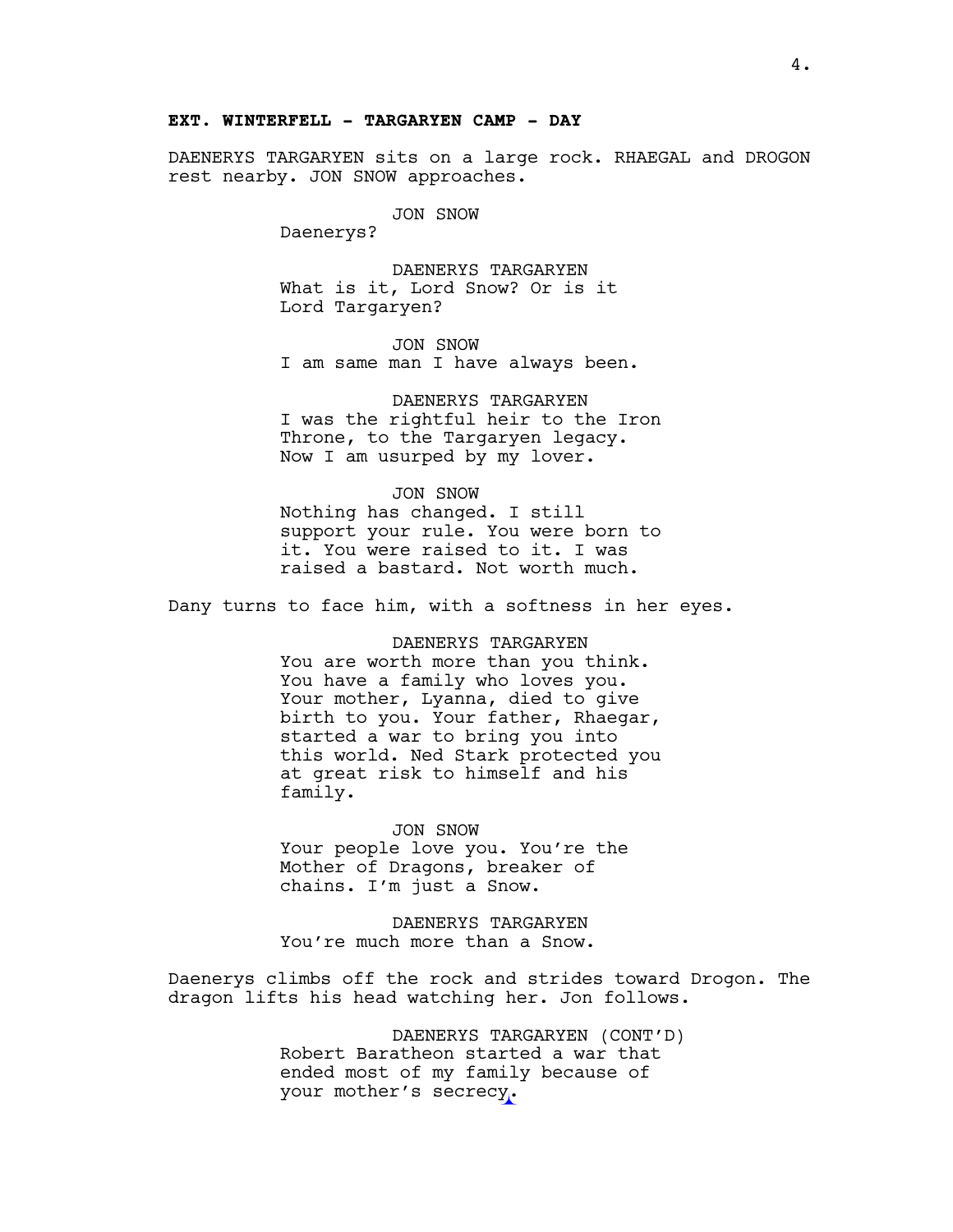JON SNOW It wasn't just *my* mother who wanted to keep it a secret.

DAENERYS TARGARYEN Perhaps if my brother and your mother had been more open with everyone, all of this could have been avoided.

JON SNOW Winter still would have come. The Night King would still be on the move.

DAENERYS TARGARYEN Yes, but maybe there would be no petty squabbles over Westeros and we could focus on the actual enemy.

JON SNOW But you would never sit on the Iron Throne.

DAENERYS TARGARYEN Will I *now*, Aegon Targaryen?

Dany mounts Drogon, taking off, flying over Jon in a spiral.

Rhaegal follows Dany and Drogon. Jon watches Dany soar.

# **INT. KING'S LANDING - WESTEROS MAP - DAY**

Looking pale, Cersei stands in the center of the Westeros map. Her expression belies no pain, but her eyes do.

EURON GREYJOY stands across from her, watching her every move. HARRY STRICKLAND, a nervous-looking, if noble, man, stands next to him.

> CERSEI LANNISTER Thank you, Lord Greyjoy, for bringing the Golden Company to me. Harry Strickland, I thank you for your service to the crown. You will be reimbursed for your faithfulness.

> EURON GREYJOY Yes, of course, he will. But what do you intend to do with the Golden Company?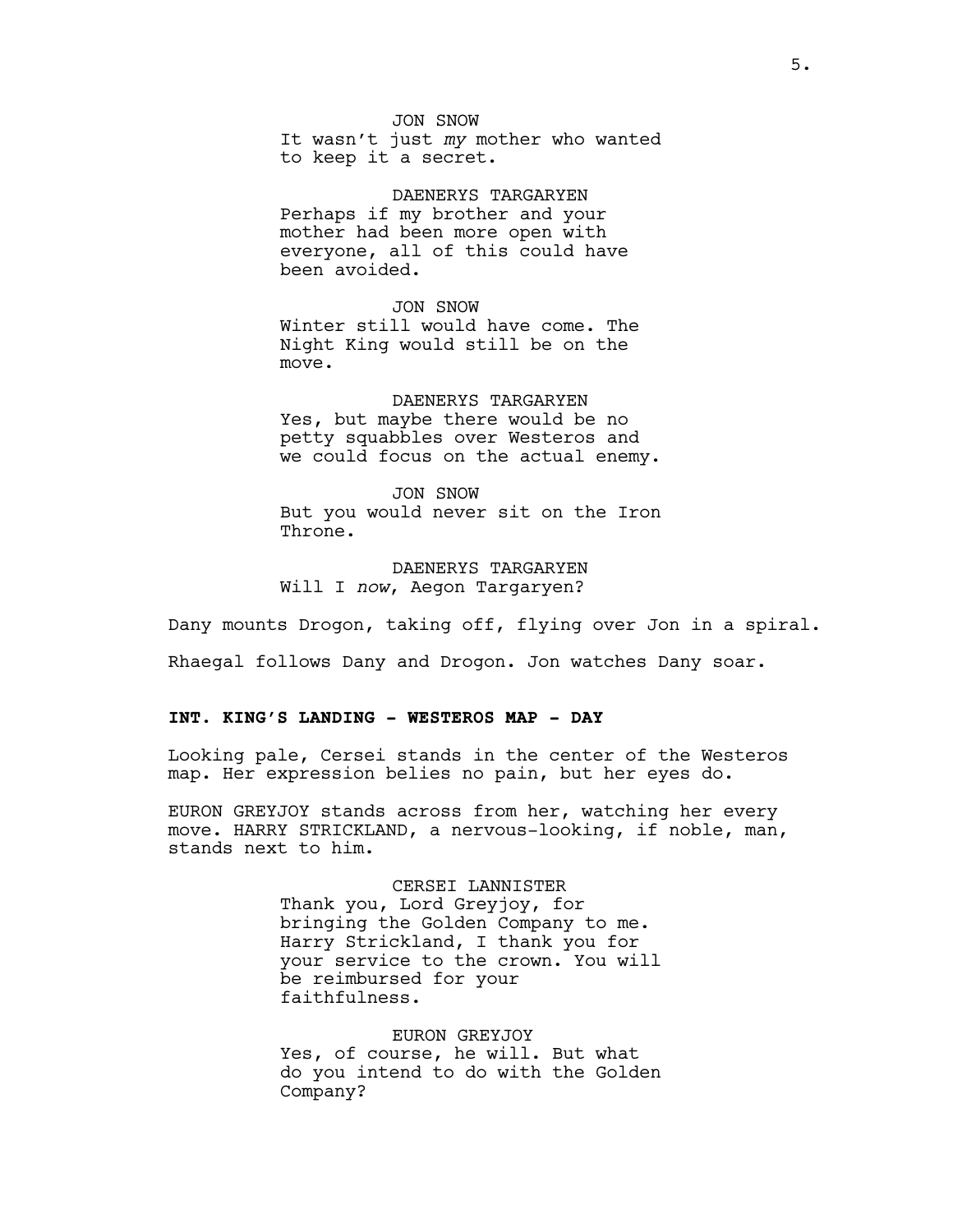CERSEI LANNISTER Win the war. The Great War. We will secure Westeros once and for all.

EURON GREYJOY We're going to fight against this Night King? That's Snow's fantasy.

CERSEI LANNISTER No, not secure Westeros against the Night King. Secure Westeros against the Stark bastard and the little Targaryen bitch.

She smiles, but it is strained.

CERSEI LANNISTER (CONT'D) (to Harry) Please leave me and Lord Greyjoy to confer privately.

Harry bows, looks to Euron and nods before exiting.

Cersei slumps a little as Strickland leaves. Euron circles her like a hawk, looking suspicious.

> EURON GREYJOY Something's wrong.

CERSEI LANNISTER How observant of you.

EURON GREYJOY You seem weak.

CERSEI LANNISTER I am strong.

EURON GREYJOY No, you're not.

Euron places a hand on her belly. She stiffens.

EURON GREYJOY (CONT'D) Ah, that's it, is it? The brotherlover baby's gone, eh?

CERSEI LANNISTER Take your hand off of me.

EURON GREYJOY You know, I could give you a child.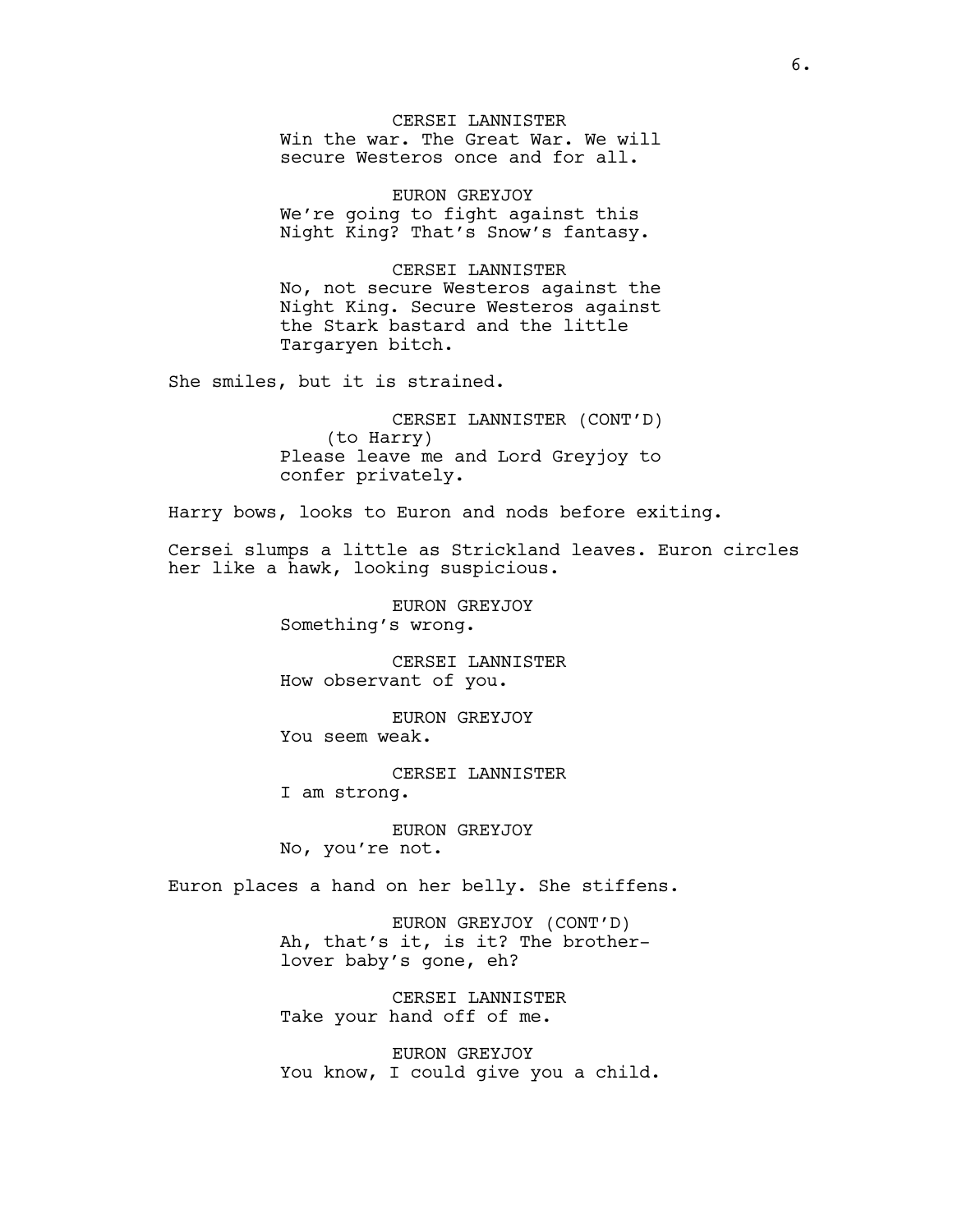CERSEI LANNISTER What I want is the Seven Kingdoms.

EURON GREYJOY I could fuck you. And marry you. And we could rule the Seven Kingdoms together.

CERSEI LANNISTER When I get the Seven Kingdoms, you will get what you want, but not before.

EURON GREYJOY Marrying, then fucking –– it's a different way to go. For a queen, you certainly follow a lot of rules. (a beat) One fuck with me and you'll forget about that brother-lover of yours. Where is he, by the way?

CERSEI LANNISTER

Get out.

His amusement turned stony, Euron exits toward the throne room.

Cersei looks down at the map of Westeros. She looks toward Casterly Rock, then toward Winterfell.

# **INT. KING'S LANDING - THRONE ROOM - DAY**

Awe-struck, Harry Strickland stands in front of the Iron Throne. Euron enters.

> HARRY STRICKLAND Lord Greyjoy!

EURON GREYJOY Strickland.

HARRY STRICKLAND So that's Queen Cersei.

EURON GREYJOY

Yes.

HARRY STRICKLAND And this is the Iron Throne.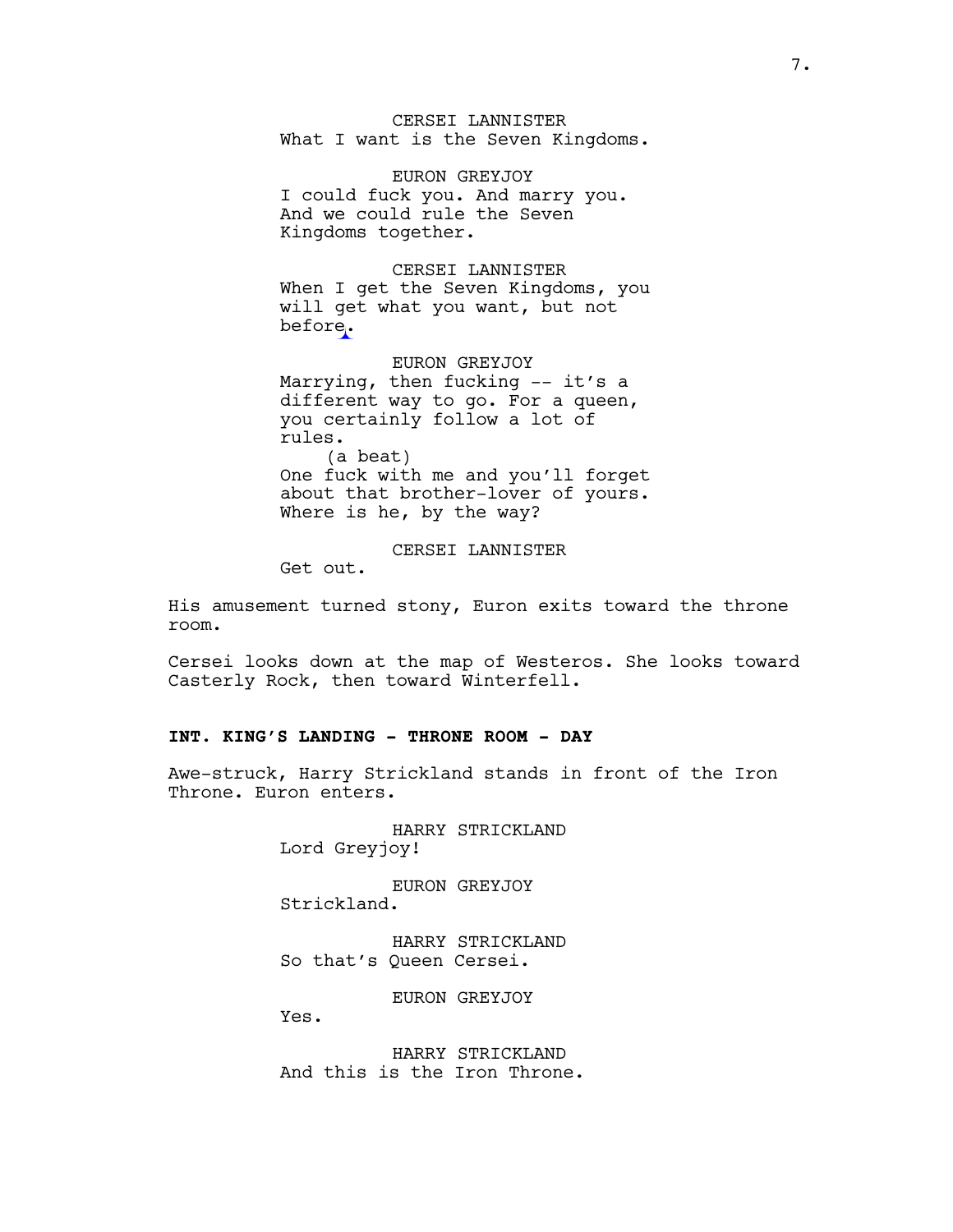Yes.

Strickland nudges Euron with his elbow.

HARRY STRICKLAND Bit of an eyesore, isn't it? (off Euron's look) Put you on dry land, and you lose your sense of humor.

EURON GREYJOY Do you want something?

HARRY STRICKLAND We will get paid, won't we? The queen, begging your pardon, doesn't look...well.

EURON GREYJOY You will be paid in full once your assignments are completed.

HARRY STRICKLAND Of course, of course.

Euron rests his foot on the steps leading to the Iron Throne.

Strickland notices.

HARRY STRICKLAND (CONT'D) You want it, don't you?

EURON GREYJOY Everyone wants it. That's the point of it.

HARRY STRICKLAND Are we allied to you, or to the queen?

EURON GREYJOY Just follow orders. And stay out of my way.

Strickland gives a bow.

HARRY STRICKLAND Of course, Lord Greyjoy.

Strickland nods and exits. Euron smiles at the Iron Throne, wickedness in his eyes.

### **END OF ACT ONE**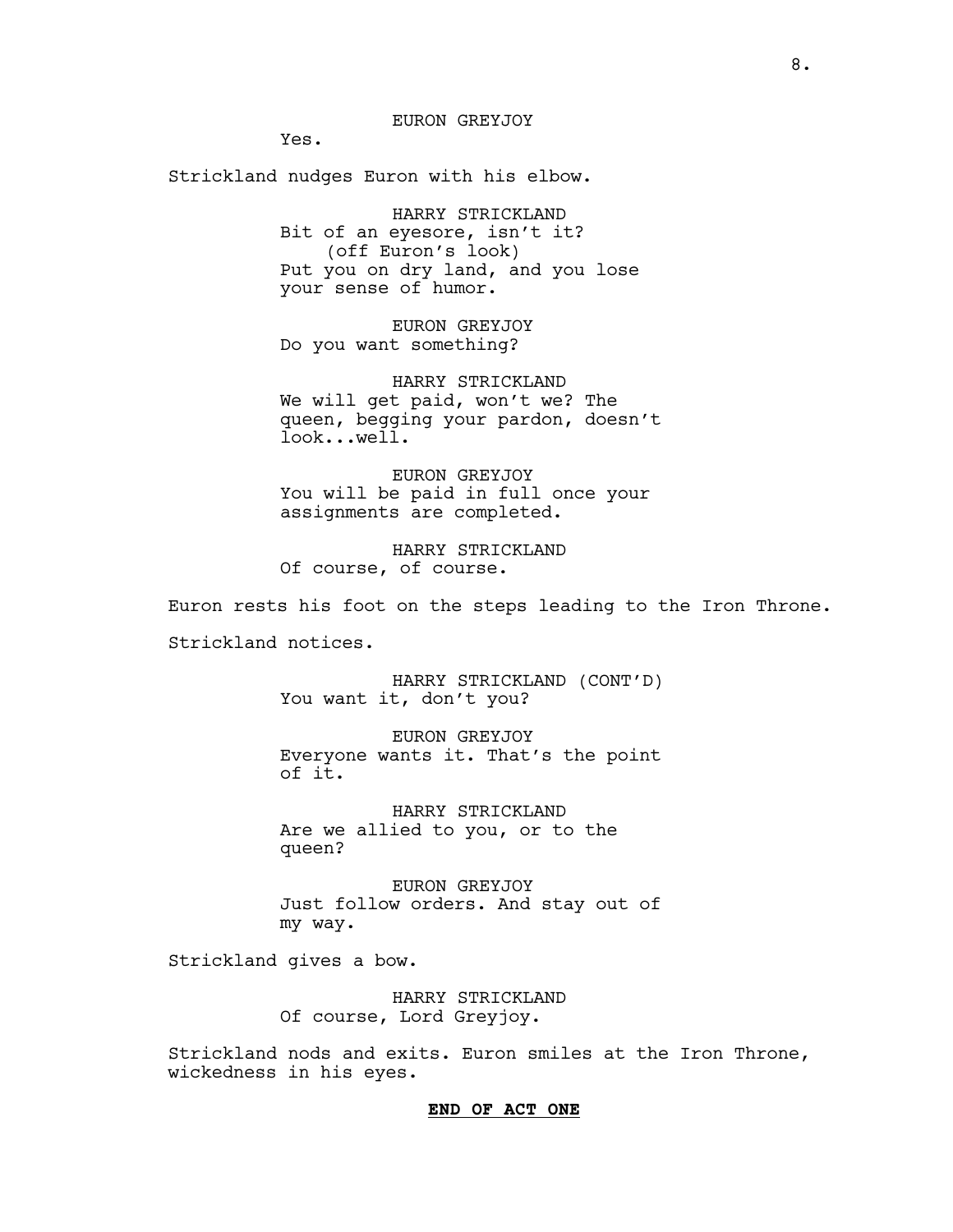# **ACT TWO**

#### **INT. WINTERFELL - DAENERYS' TENT - NIGHT**

Daenerys sits, looking at the dragon tapestries and banners. JORAH MORMONT enters. He bows deeply.

JORAH MORMONT

Khaleesi.

DAENERYS TARGARYEN Ser Jorah. It is good to see you.

JORAH MORMONT

Are you well?

DAENERYS TARGARYEN Yes. Do I not look well?

JORAH MORMONT No, you look pensive.

DAENERYS TARGARYEN I'm fine.

JORAH MORMONT In my experience, when a lady, even a queen, even a Khaleesi, says she is fine, she may not be.

He kneels next to her.

DAENERYS TARGARYEN It's Viserion.

JORAH MORMONT It must be difficult.

DAENERYS TARGARYEN I thought he was dead. But now I find out something worse. Much worse -- he's enslaved.

JORAH MORMONT You want to free him.

DAENERYS TARGARYEN Like all of the others, yes. But I fear the Night King's hold may be too strong to break.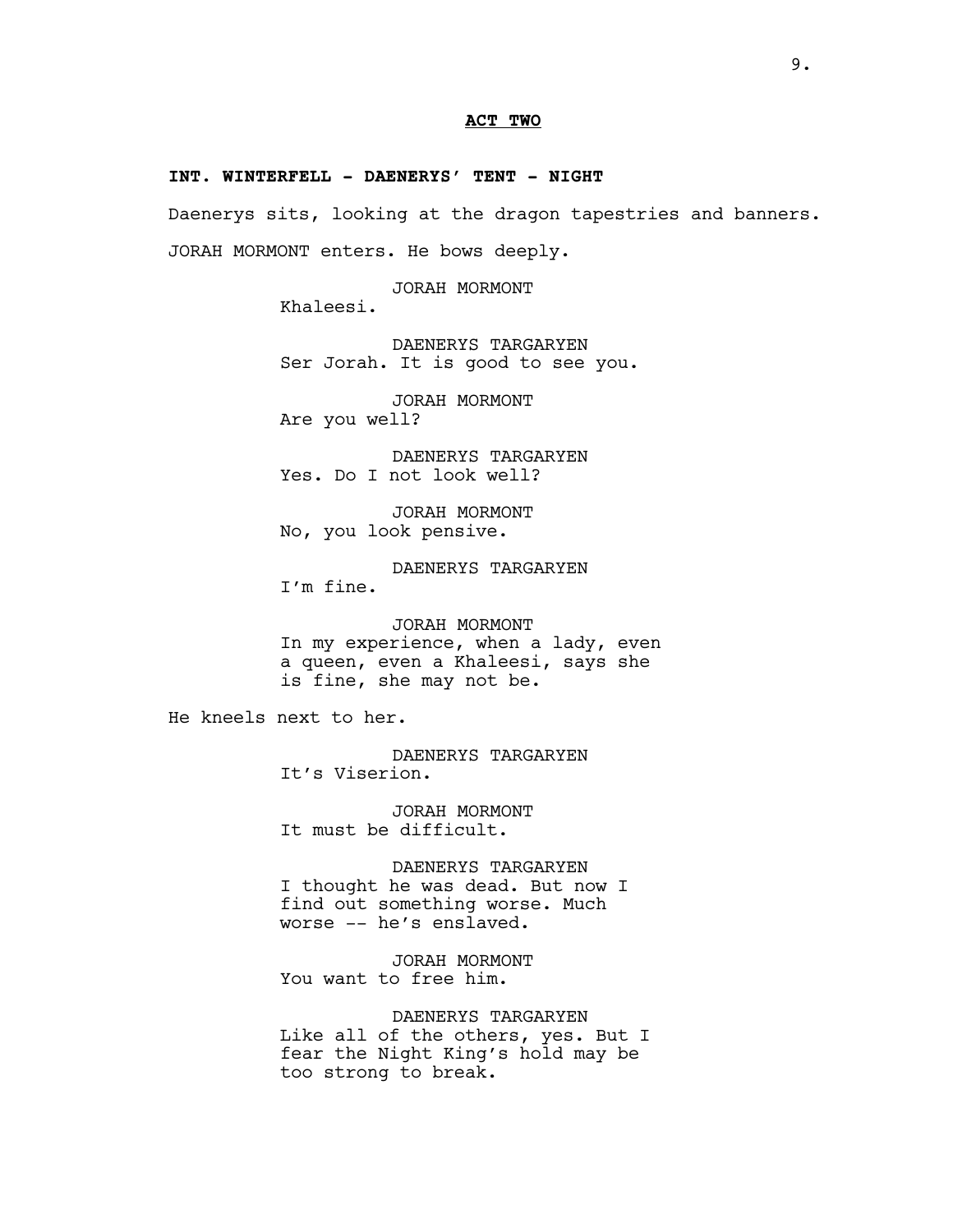JORAH MORMONT You are the breaker of chains. If there is a way, you will find it.

DAENERYS TARGARYEN Thank you for your confidence in me. Being in the North has been humbling.

JORAH MORMONT The North can be stubborn, but they will warm to you.

DAENERYS TARGARYEN They may not need to with Jon's claim to the Iron Throne.

JORAH MORMONT You are stronger than he is.

# DAENERYS TARGARYEN But he is the rightful heir. He is my brother's son. I must honor my brother's memory by honoring Jon and his claim to the throne.

JORAH MORMONT I don't believe Jon has any intentions toward the Iron Throne.

DAENERYS TARGARYEN What makes you sure about that?

JORAH MORMONT He's also a Stark. The Starks *are* Winterfell. After all this is over, he will likely remain here.

DAENERYS TARGARYEN His sister may have other plans.

#### JORAH MORMONT

His sister...well, his cousin will just be happy to have him safe at home. After all the Starks have lost-- (they want to be together.)

DAENERYS TARGARYEN Do you miss this?

JORAH MORMONT The North? (off Dany's look) Not the winters.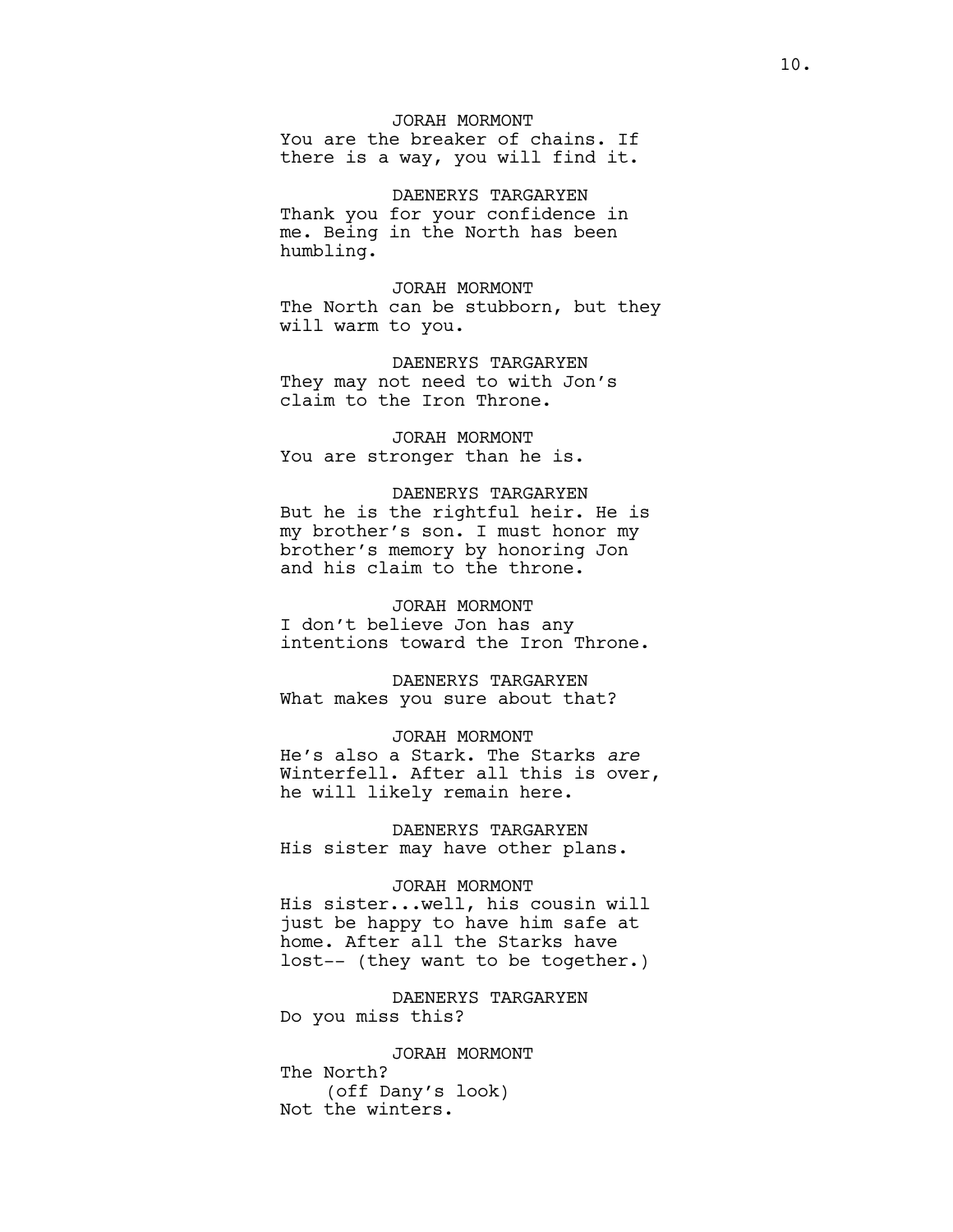They share a smile.

JORAH MORMONT (CONT'D) Believe in Jon, my lady. He is loyal to you.

TYRION LANNISTER enters.

TYRION LANNISTER Who is loyal to you?

DAENERYS TARGARYEN Jorah was just assuring me that Jon is still loyal to me...despite all of the recent...relevations.

TYRION LANNISTER Of course he is, Your Grace.

Tyrion bows.

DAENERYS TARGARYEN The Starks have rebelled before.

TYRION LANNISTER Most recently, against my bastard of a nephew, yes.

DAENERYS TARGARYEN You think Jon will remain loyal to me even though I am below him in the line of succession?

TYRION LANNISTER I think what we need to focus on is defeating the Night King. The Iron Throne comes later.

Daenerys stands.

DAENERYS TARGARYEN Thank you for your frankness, Lord Tyrion.

TYRION LANNISTER I'm always at your service, My Queen.

Daenerys and Tyrion hold each other's gaze. Jorah watches the two of them.

> JORAH MORMONT I should go, my lady.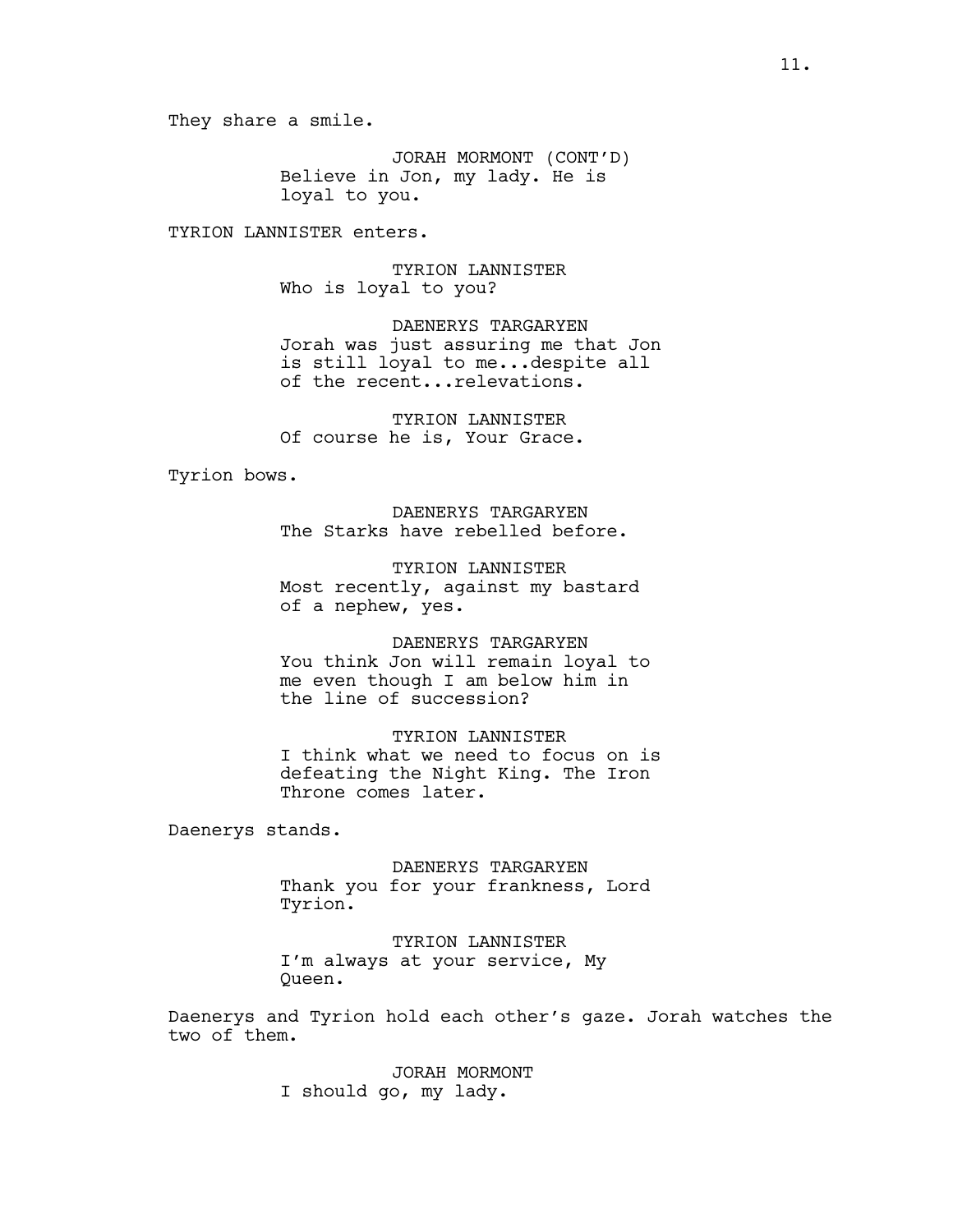DAENERYS TARGARYEN Of course. Good night, Ser Jorah.

JORAH MORMONT

Good night.

Jorah exits.

Tyrion looks at Daenerys carefully.

DAENERYS TARGARYEN

What?

TYRION LANNISTER You're grieving.

DAENERYS TARGARYEN

I am?

TYRION LANNISTER My Queen, you hide your emotions well, but I have found that grief is the hardest to bear and the hardest to hide.

She touches one of the dragons on the banners.

DAENERYS TARGARYEN He's lost. Viserion.

TYRION LANNISTER It is a tragedy.

DAENERYS TARGARYEN I think I'm with him sometimes. In my dreams.

TYRION LANNISTER I once dreamed of dragons.

DAENERYS TARGARYEN Really? Maybe there's another Targaryen among us.

TYRION LANNISTER No, no. I am my father's son.

DAENERYS TARGARYEN Of course. Lord Tywin.

TYRION LANNISTER

Yes.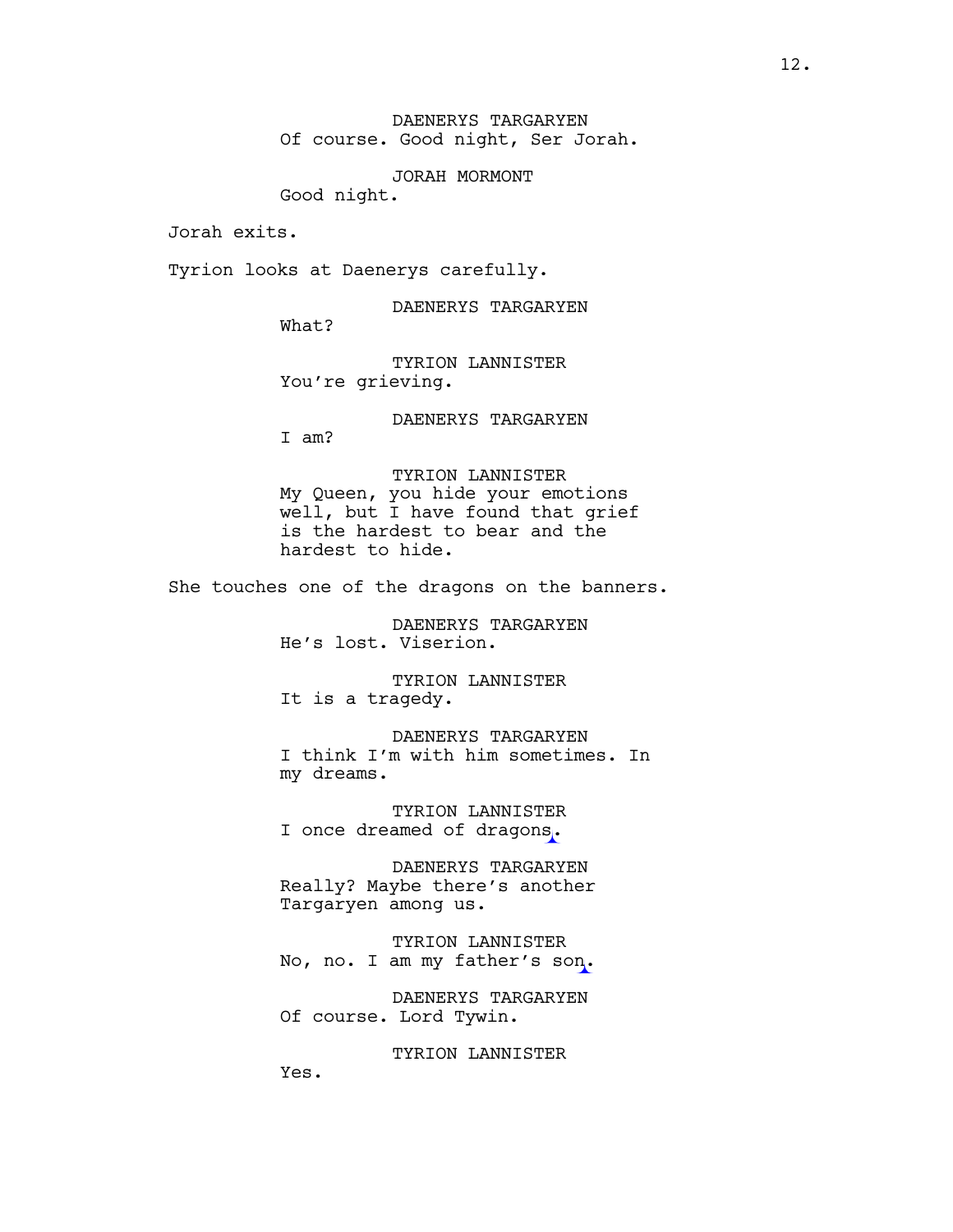# DAENERYS TARGARYEN Thank you, Lord Tyrion. It's good not to feel alone in all of this.

TYRION LANNISTER As long as I am by your side, you will never be alone, My Queen.

Tyrion nods. Dany nods in return. Tyrion bows and exits.

# **INT. WINTERFELL - GREAT HALL - NIGHT**

In the Great Hall, a great mass of DOTHRAKI, including ATHCHO, and the UNSULLIED are gathered around ARYA STARK and MISSANDEI. Arya is speaking, with Missandei translating.

> ARYA STARK We need Valyrian steel, and we need it fast. Gendry can teach us how to forge it, but we need all of your help to create enough for the coming battle.

Missandei translates.

ARYA STARK (CONT'D) Thanks to your Khaleesi, we have dragonglass and dragon fire. We need both to create Valyrian steel. We'll start immediately.

SANSA STARK (O.S.) Not immediately.

The Unsullied and Dothraki part to reveal SANSA STARK, looking cross.

### ARYA STARK

Sansa?

SANSA STARK You need sleep. You are exhausted. (to the crowd) You all need sleep. This can begin in the morning. You cannot fight if you cannot stand.

ARYA STARK Tomorrow then. Go get rest. We'll start as soon as the sun rises.

The crowd disperses, and Missandei leaves with them. Sansa walks over to Arya.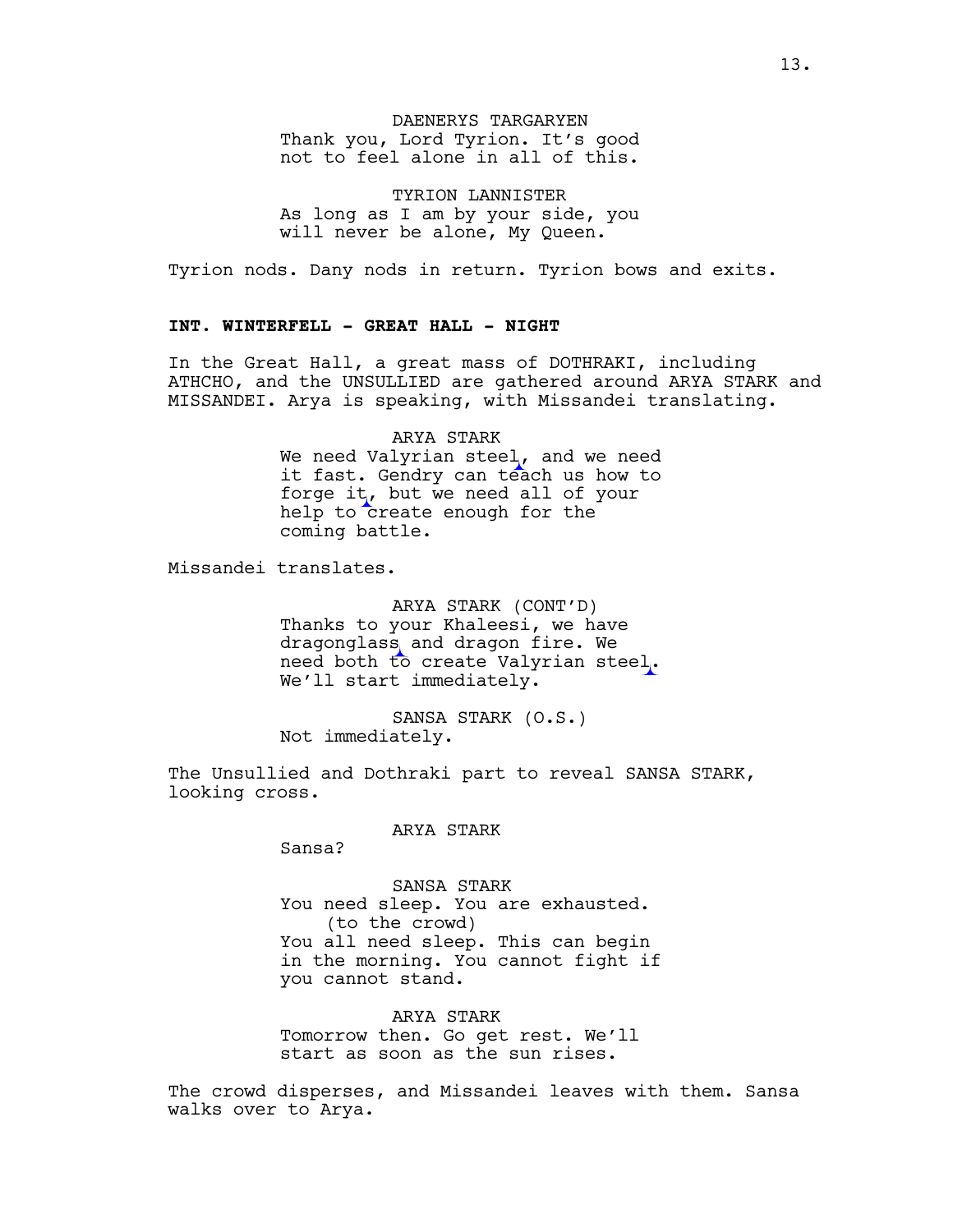ARYA STARK (CONT'D) If they could see me fight, they wouldn't listen to you so easily.

SANSA STARK They might still listen.

ARYA STARK We need to prepare for the Army of the Dead.

SANSA STARK And we will. But we also need sleep. (a beat)

It's odd... how everything has happened the way it has.

ARYA STARK Strange bedfellows.

SANSA STARK Yes. I could never have imagined when I was trapped in King's Landing that we would all ever be here again.

ARYA STARK Those times are in the past.

SANSA STARK I wish father and mother were here. And Robb and Rickon.

ARYA STARK But we still have Bran and Jon.

SANSA STARK

Yes. (a beat) You should go to bed.

ARYA STARK

I will.

Sansa takes Arya's hand and squeezes it. The two sisters smile at each other.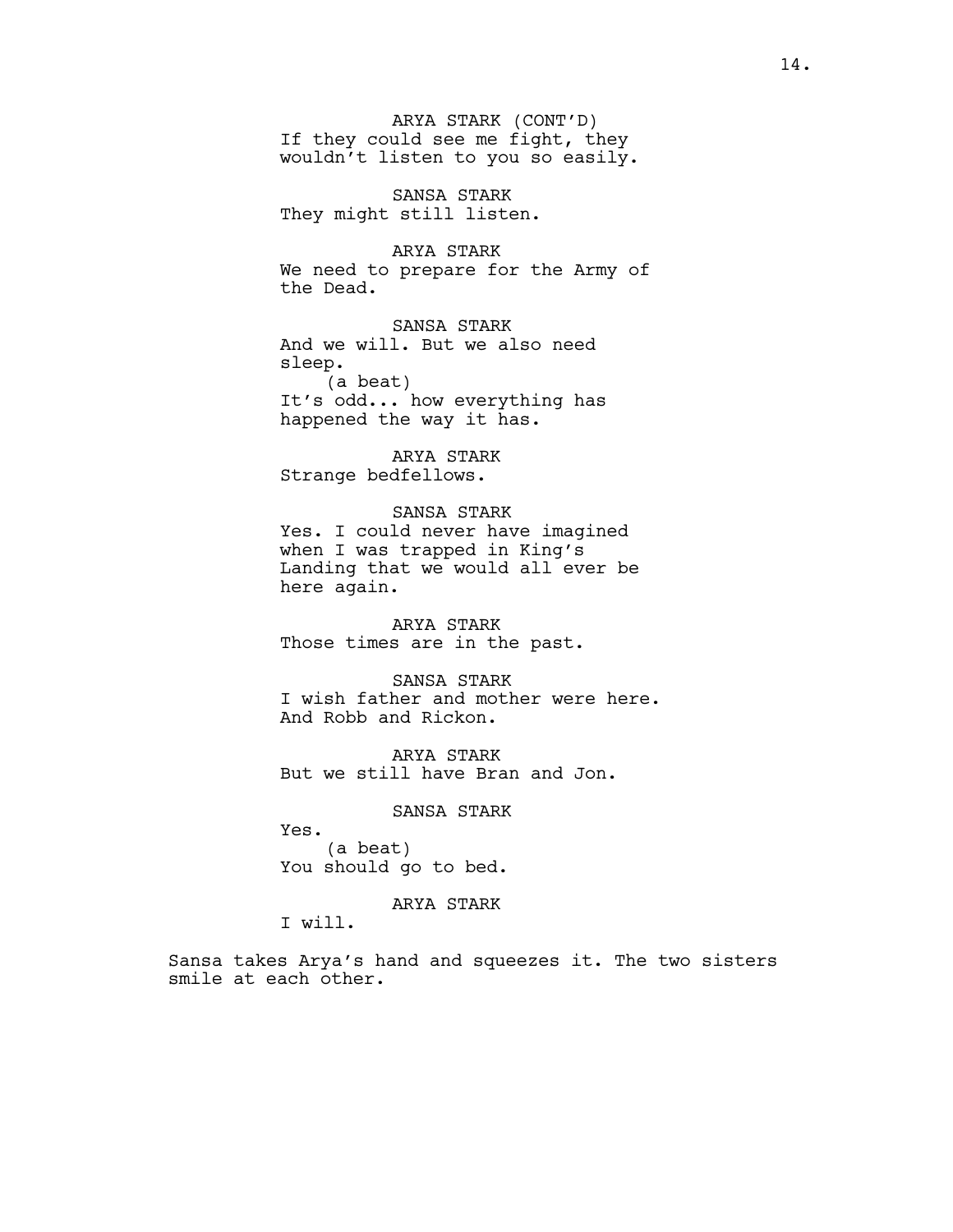# **EXT. BLACKWATER BAY - DAY**

Many ships are docked, but the most intimidating is the SILENCE.

Theon crouches behind a wall. Some SOLDIERS stand near the *Silence*'s dock, laughing with each other.

Theon crawls into a sewer. He smiles when he sees the barrels of WILDFIRE. He crawls back out of the sewer, lights a torch, tosses it in and runs in the opposite direction as quickly as possible.

BOOM! The wildfire explodes. It's a minor explosion, but it alerts the soldiers, who rush over to the sewer.

BOOM-BOOM! A much larger explosion goes off, consuming the soldiers. PANIC starts on the dock.

In the chaos, Theon runs to the *Silence*, motioning to Harrag, hidden in the crowd, to follow.

# **INT. KING'S LANDING - COUNCIL CHAMBERS - DAY**

Cersei sits at the council table. Euron sits across from Cersei, who looks grim.

> CERSEI LANNISTER We should send the Golden Company to liberate Casterly Rock.

EURON GREYJOY We need to keep them here.

CERSEI LANNISTER And do what? Put down tiny rebellions? The Queensguard can handle that.

EURON GREYJOY Can they?

CERSEI LANNISTER I believe so.

EURON GREYJOY Let them remain here, Your Grace.

CERSEI LANNISTER Take your orders, Lord Greyjoy.

Qyburn runs in, out of breath.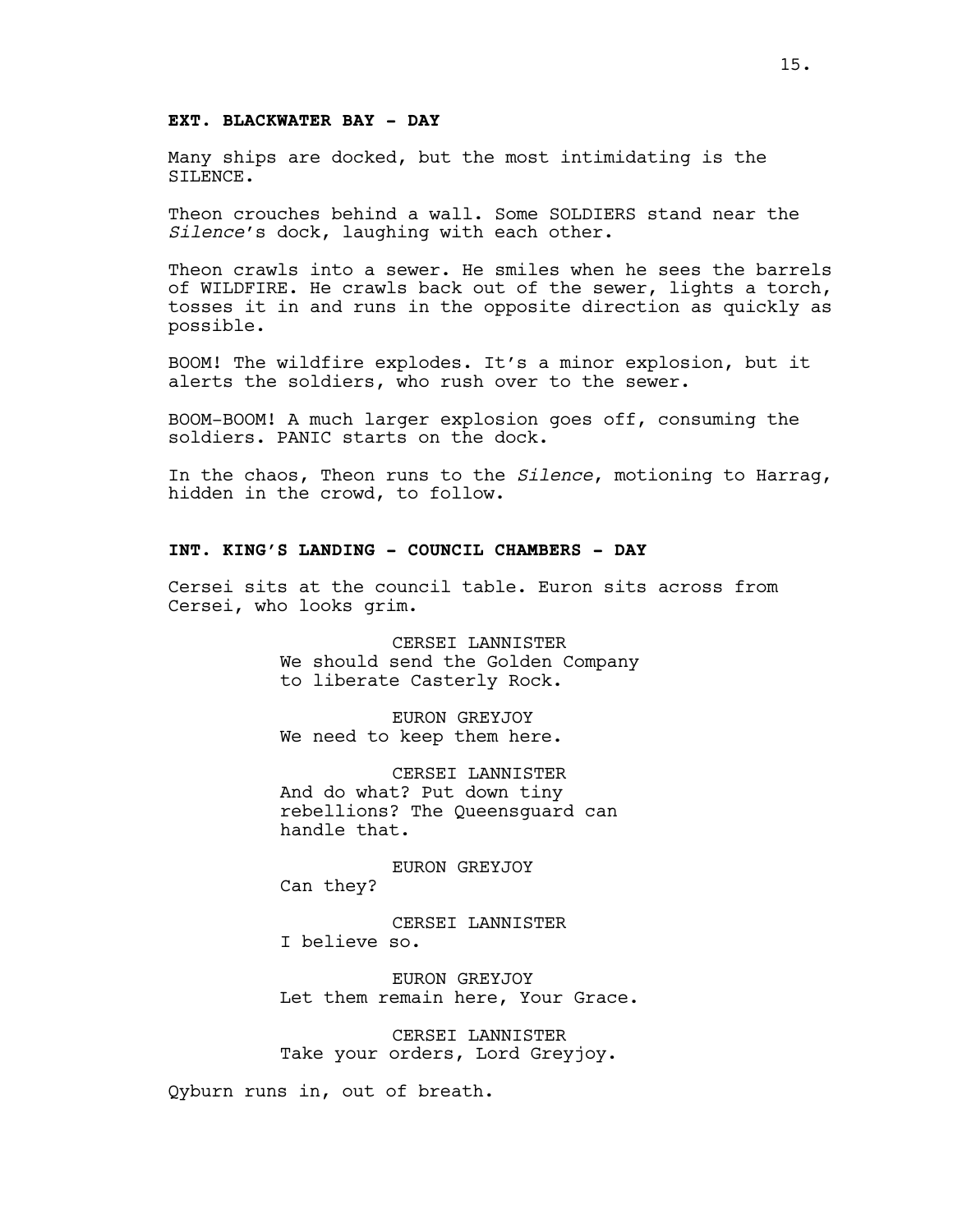QYBURN

My Queen!

CERSEI LANNISTER What is it?

QYBURN Another rebellion, at the harbor. They've set off a cache of wildfire!

EURON GREYJOY Your tiny rebels are getting explosive. I'll deal with it...with the Golden Company.

Euron leaves, clutching the hilt of his sword.

Cersei storms out.

# **INT. KING'S LANDING - QUEEN'S CHAMBERS - DAY**

Cersei watches from a window as smoke rises in the harbor. Qyburn enters.

> CERSEI LANNISTER Because she spread her legs for that Northern bastard, that dragon bitch has more than one hundred thousand fighters.

QYBURN Daenerys Targaryen.

CERSEI LANNISTER I, on the other hand, have fiftyfive thousand fighters at my disposal. Twenty thousand of them are mercenaries I pay for their loyalty. Another twenty thousand belong to that arrogant usurper Greyjoy.

QYBURN I fear Lord Greyjoy wants the Iron Throne for himself.

CERSEI LANNISTER He may be able to take it. Or the Stark bastard will. Or the Targaryen girl.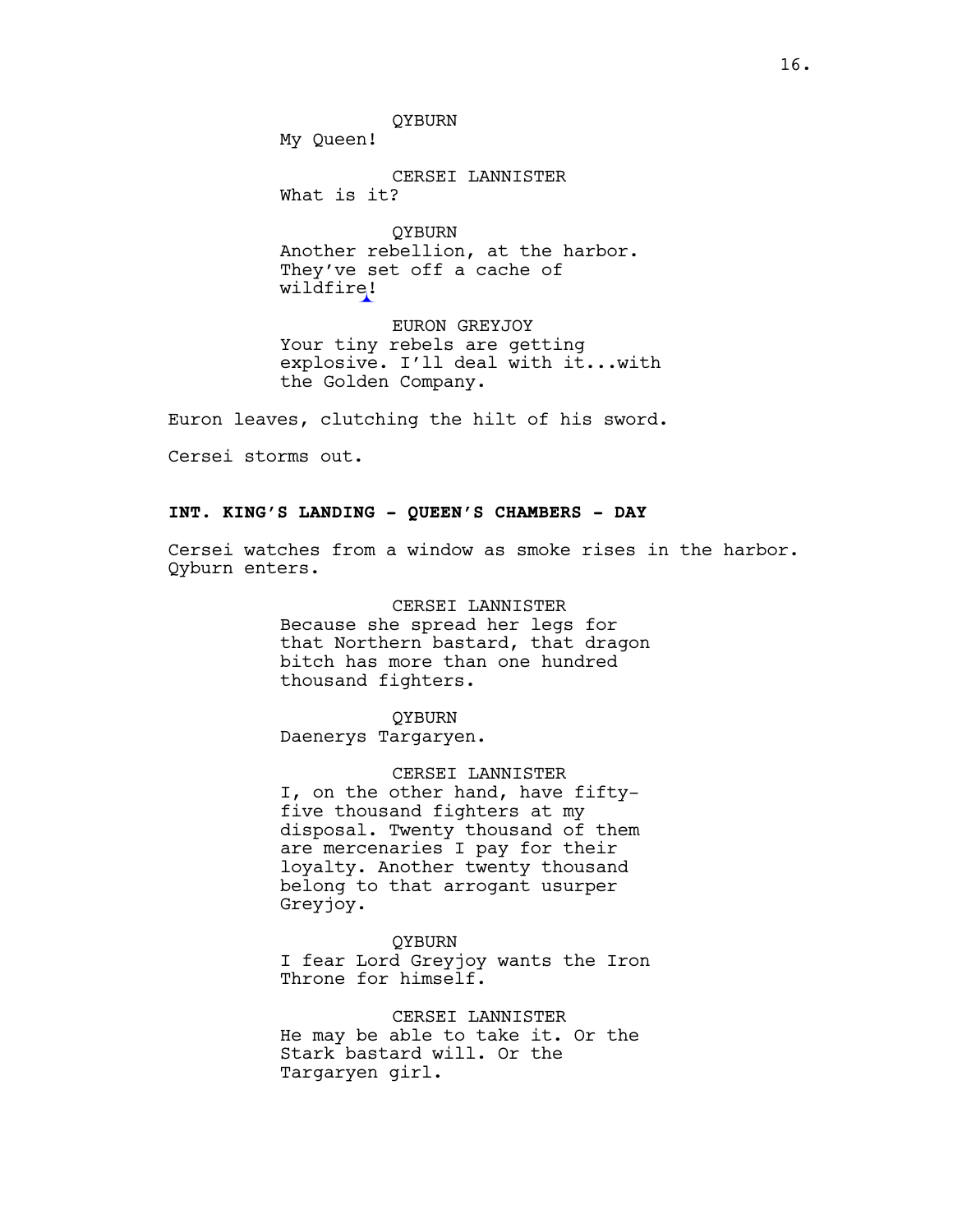QYBURN My Grace, can I tell you a story?

CERSEI LANNISTER I'm not a child, Qyburn.

QYBURN

I think this will interest you. Your back is to the wall. You need help. There is another player on the board.

CERSEI LANNISTER

Tell me.

QYBURN

According to legend, the thirteenth Lord Commander of the Night's Watch fell in love with a woman 'with skin as white as the moon and eyes like blue stars.' Her skin was cold as ice.

CERSEI LANNISTER Are you saying that this Lord Commander had an affair with a... What are you saying, Qyburn?

QYBURN This Lord Commander brought her to the Night Fort. He made her his

queen. They ruled over the Wall together.

CERSEI LANNISTER There was a Night's Queen who allied with man.

Cersei pours herself a glass of wine before going back to the window.

> CERSEI LANNISTER (CONT'D) What are you suggesting?

QYBURN Nothing, Your Grace, just a story.

CERSEI LANNISTER I like your stories, Qyburn. (a beat) If the Night King is real...?

QYBURN I believe he is.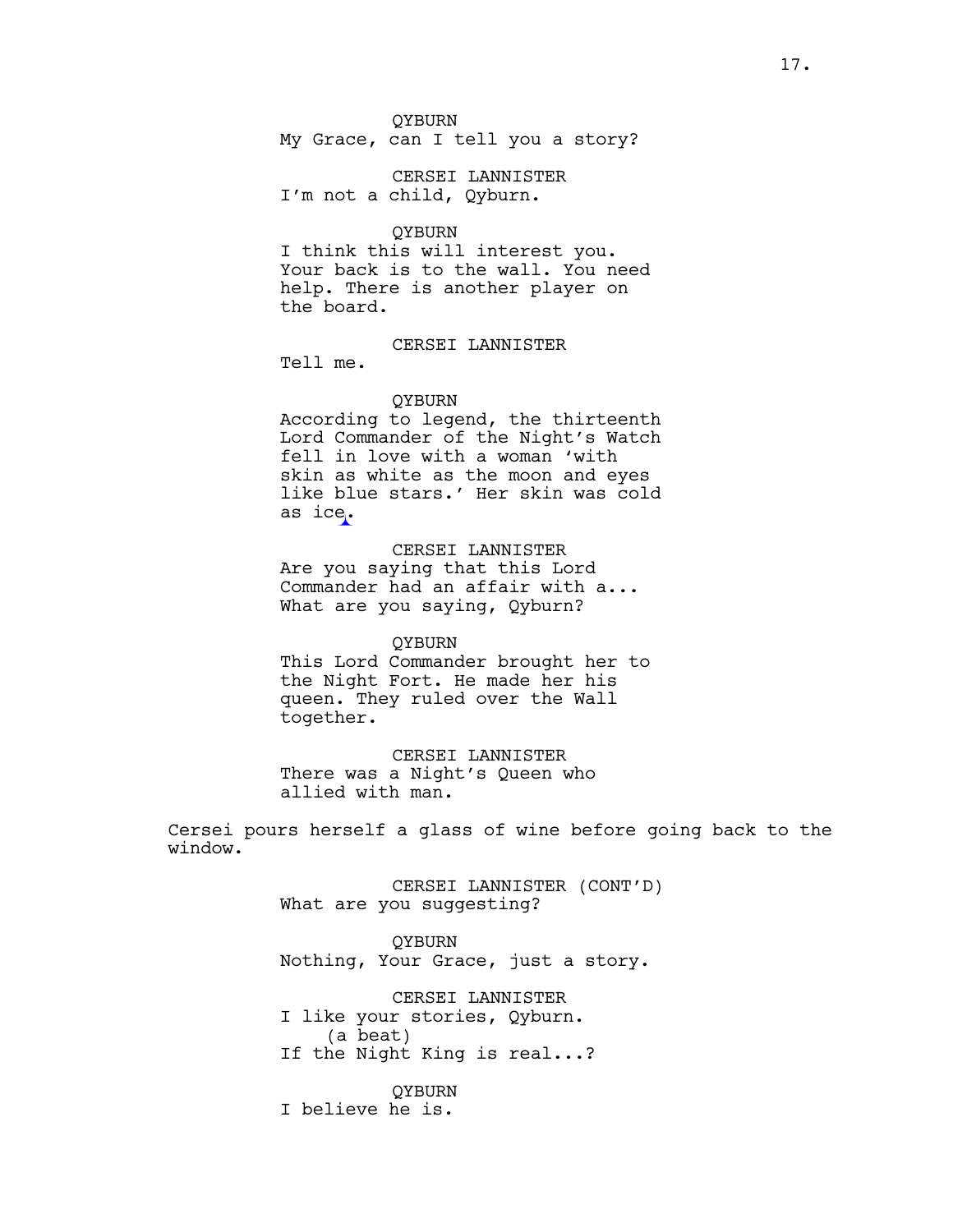CERSEI LANNISTER If an alliance was formed in the past...

# QYBURN

Yes.

CERSEI LANNISTER Gods know I've married worse men.

Cersei smiles. Qyburn smiles with her.

And smoke, in the distance, continues to rise from the harbor.

# **END OF ACT TWO**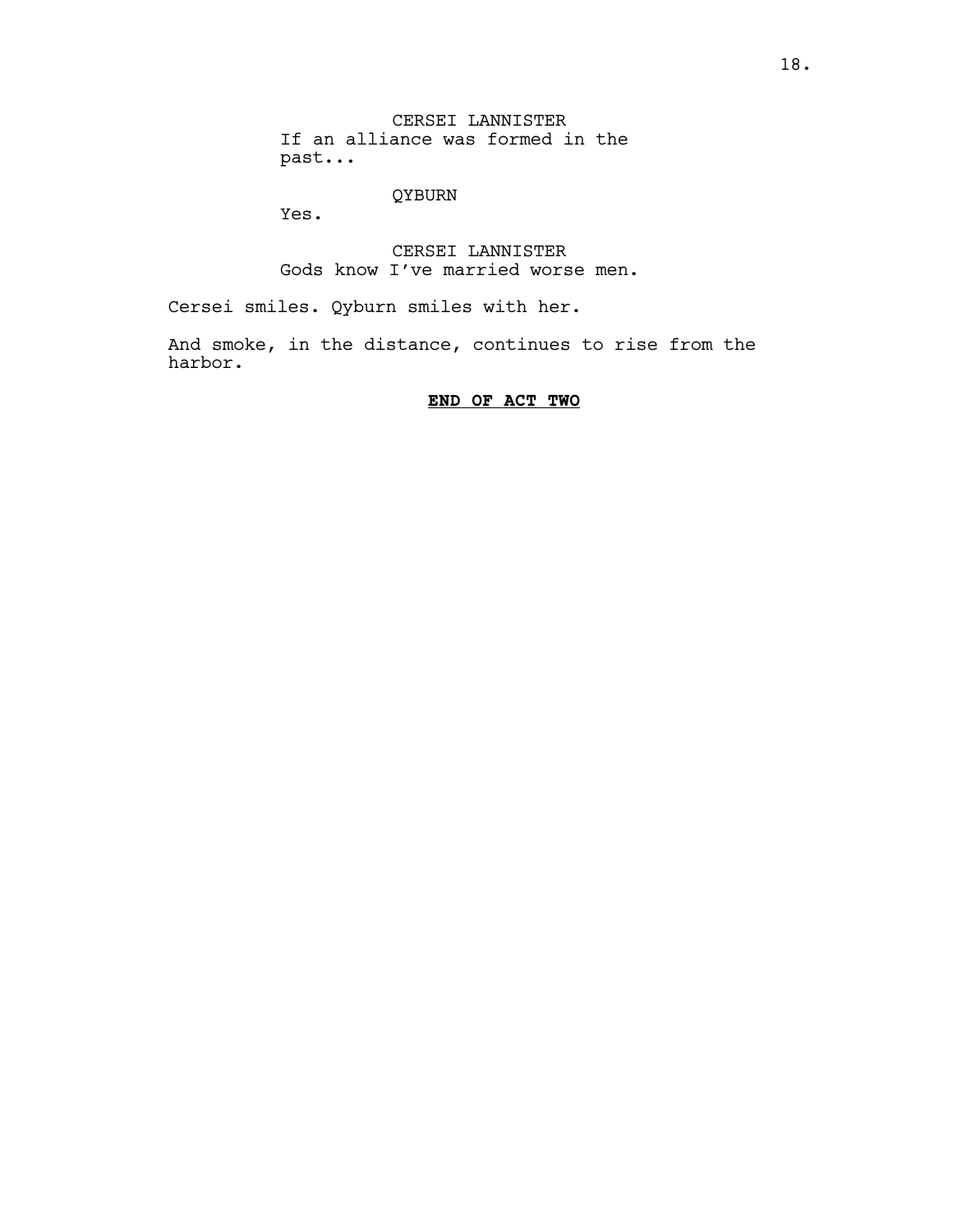### **ACT THREE**

### **EXT. WINTERFELL - TARGARYEN CAMP - DAY**

Campfire smoke blankets the countryside. The footprint for the Northern and Targaryen armies spans leagues.

As Jon moves through the camp, he greets fighters. He finally reaches the edge of the camp. Winterfell stands proud, a mirage in the snow.

Jon continues toward the castle.

The distant beating of wings catches Jon's attention. He sees Rhaegal circling above him.

Jon watches as Rhaegal lands. The wind from Rhaegal's great wings blows Jon's cloak back. The two regard each other.

Jon reaches out a hand. Rhaegal extends his snout. Jon feels the great heat that emanates from the dragon.

> DAENERYS TARGARYEN (O.S.) Bonding, are we?

Daenerys joins them.

JON SNOW I thought you were in the castle.

DAENERYS TARGARYEN He's lovely, isn't he?

JON SNOW

He is.

DAENERYS TARGARYEN I named him for a brother I never knew. It's fitting the two of you share a bond. (a beat) I came to this continent with three children -- the only family I had left. Three beautiful, strong dragons.

JON SNOW They are lovely and powerful like their mother.

DAENERYS TARGARYEN I miss Viserion.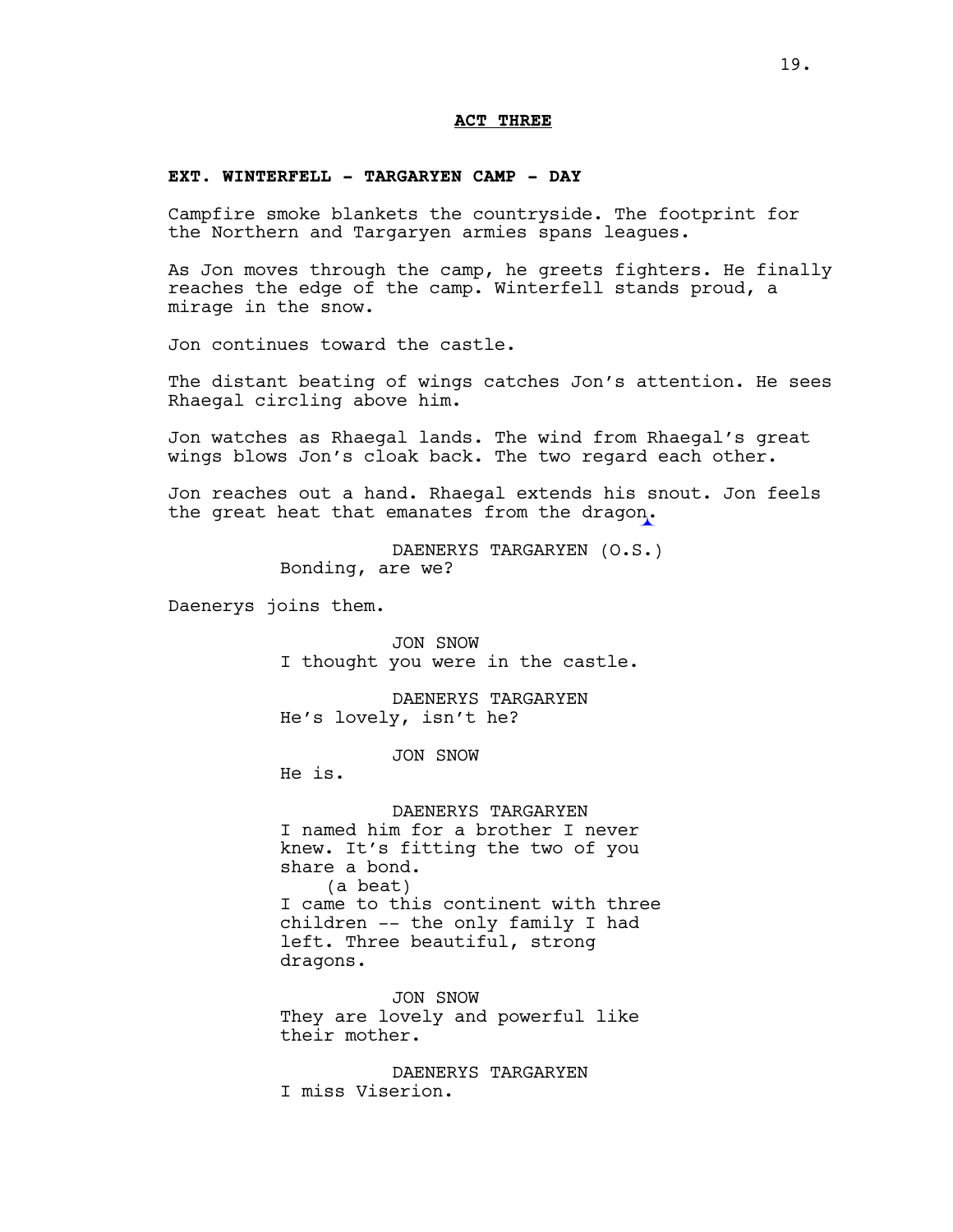DAENERYS TARGARYEN I couldn't bear to lose another.

Rhaegal takes off. Jon pulls Daenerys into his arms as they watch the dragon fly.

# **INT. THE CITADEL - STUDY - DAY**

The study is sparsely furnished, save for an array of torture implements spread across a table -- spikes and cuffs and knives and ropes.

EIGHT MAESTERS are kneeling. Qyburn stands before them, a glint in his eye.

> QYBURN I am here at the request of Queen Cersei of the House Lannister, the First of Her Name, Queen of the Andals and the First Men, and Protector of the Seven Kingdoms.

The maesters look like they've been beaten. Two imposing SOLDIERS loom behind them.

> QYBURN (CONT'D) Now. I will not ask again. The queen requires all of the information you have on the Long Night and the Others.

Qyburn goes to the torture table and runs his fingers over the instruments.

> QYBURN (CONT'D) I would prefer not to have to torture it out of you. But if you continue to withhold the information I need, you will leave me no choice.

The maesters remain silent. After a moment, Qyburn nods to the soldiers.

The door opens, and the maesters blanch. Four SOLDIERS carry in a large table, with straps affixed to various positions. There's a handle under the table.

It's THE RACK.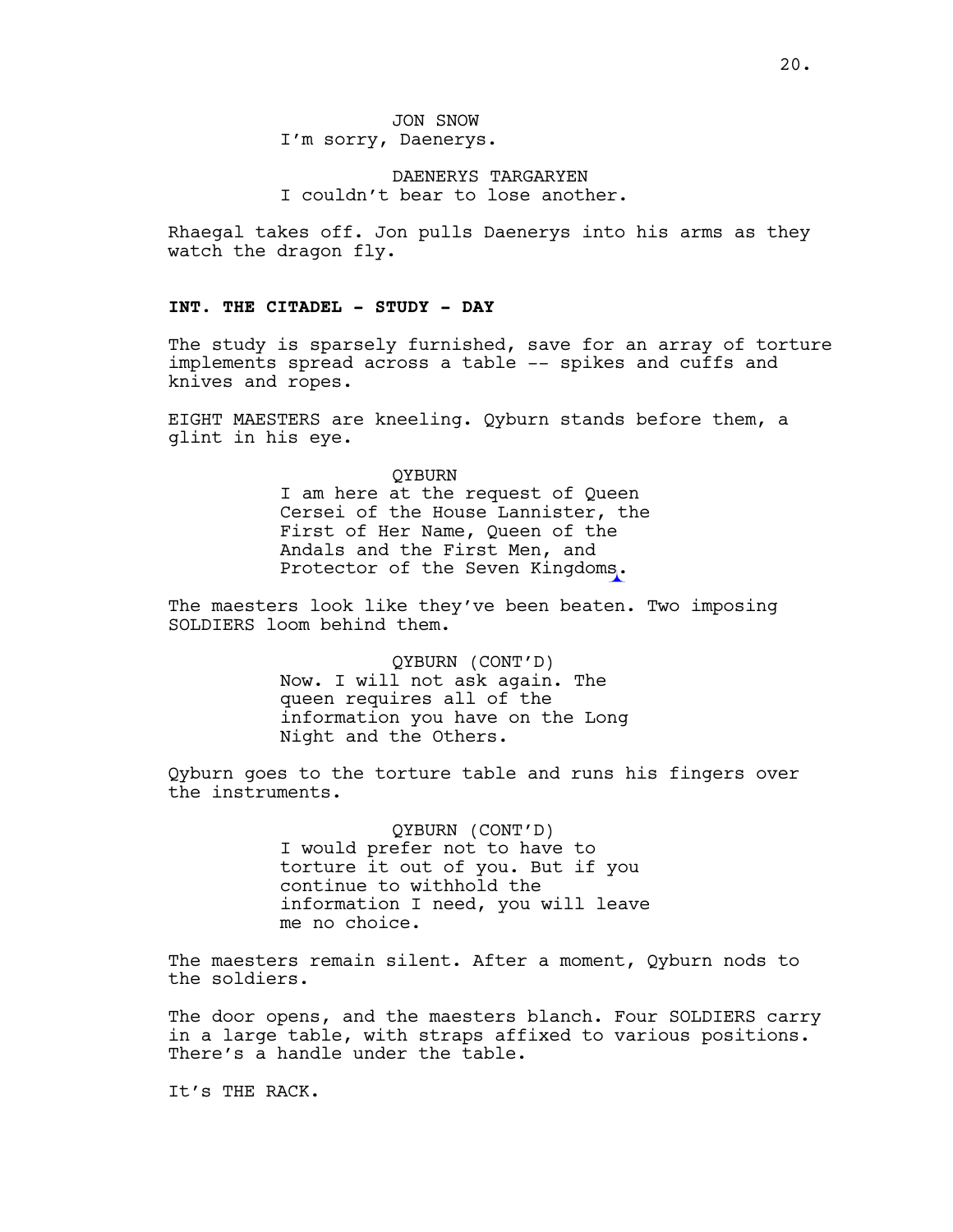The soldiers place the torture device in front of the maesters.

Two soldiers lift ARCHMAESTER MARWYN like he weighs nothing.

The archmaester exclaims as he is placed on the rack. His limbs are strapped in place.

Qyburn looms over Marwyn.

QYBURN (CONT'D) Archmaester, Queen Cersei knows you have information that can be put to good use in the fight to come.

Marwyn yelps when a strap is pulled tight. Qyburn is pleased.

QYBURN (CONT'D) What information do you have on the Long Night and the Others, old friend?

Marwyn remains silent. Qyburn gestures to a solider. The crank is turned, and Marwyn's limbs begin to pull.

Marwyn holds out until there is an audible CRACK.

He lets out a blood-curdling scream.

ARCHMAESTER MARWYN

A language!

Qyburn motions for the torture to stop. Marwyn is relieved.

**OYBURN** What kind of language?

ARCHMAESTER MARWYN No human can speak it.

Qyburn raises his hand again. Marwyn interrupts.

ARCHMAESTER MARWYN (CONT'D) There are symbols! I don't know what they are, exactly, but there's a book... in the library.

QYBURN And where exactly can I find this book?

The soldier turns the crank again, slowly, and Marwyn screams.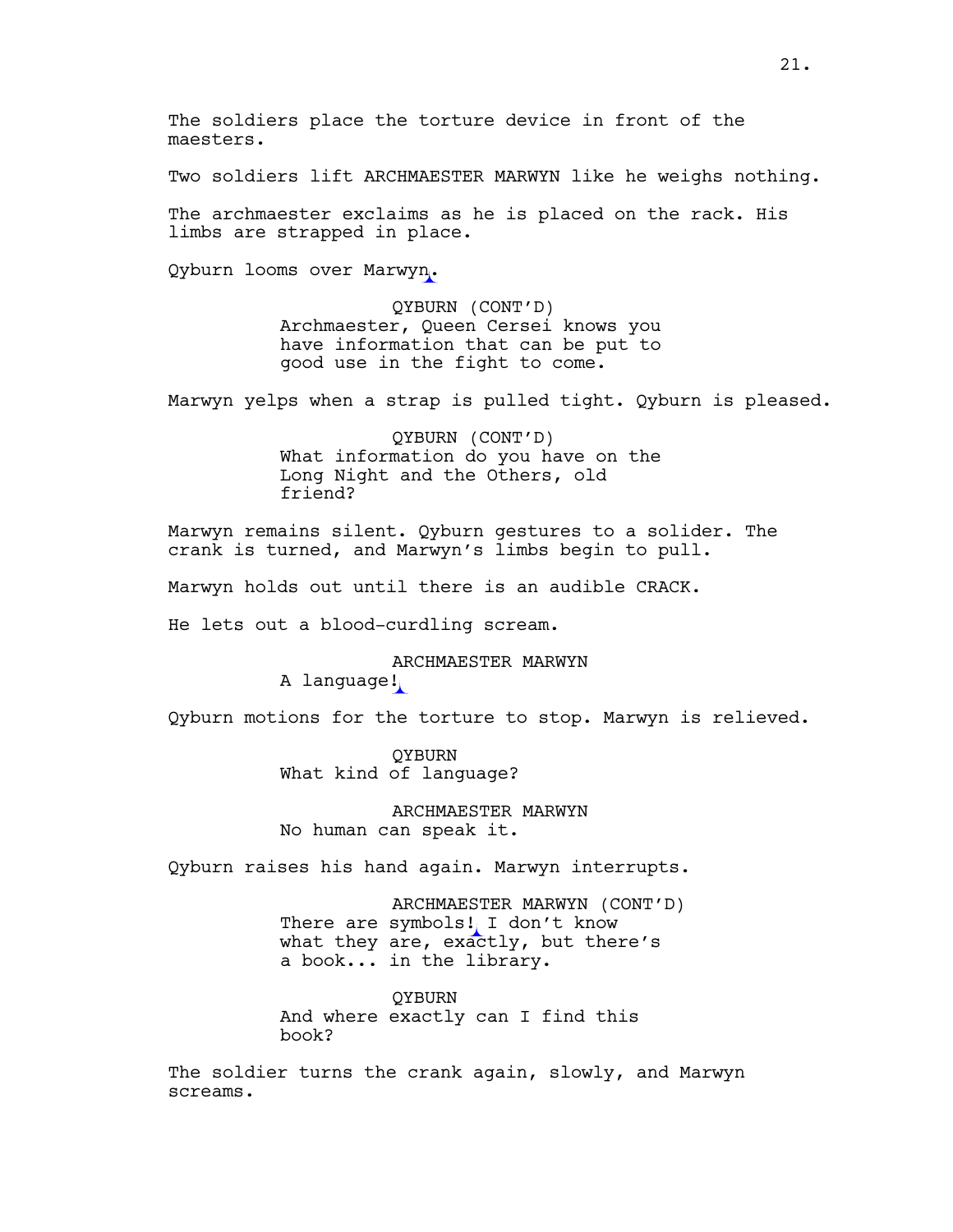### **EXT. WINTERFELL - DAY**

JAIME LANNISTER rides along the snowy Kingsroad, his cloak pulled tightly around him. Winterfell dominates the landscape.

### **INT. WINTERFELL - GREAT HALL - DAY**

The heavy snowfall outside casts the Great Hall in a dark, dreary light. A large fire is lit, but everyone is clad in heavy cloaks, nonetheless.

Jon, Daenerys, Sansa, Arya, and Tyrion are gathered before the fire. A large MAP of Westeros is laid out on a table.

The creaking of the double doors alerts them. Jaime enters. He is met with silence.

> DAENERYS TARGARYEN Ser Jaime, is your army close behind?

JAIME LANNISTER I'm sorry to say that Cersei will be of no help in the fight against the Night King. I tried to convince her otherwise, to not go against her given word, but she will not see reason.

#### JON SNOW

(angry) What does she intend to do, then, if not fight with us?

Daenerys turns to Tyrion.

DAENERYS TARGARYEN Did you not see this betrayal?

TYRION LANNISTER Your Grace, I advised you that Cersei may be a less trustworthy ally.

DAENERYS TARGARYEN A less trustworthy ally.

SANSA STARK Cersei can never be trusted. Frankly, I am surprised you believed at all, especially you, Lord Tyrion.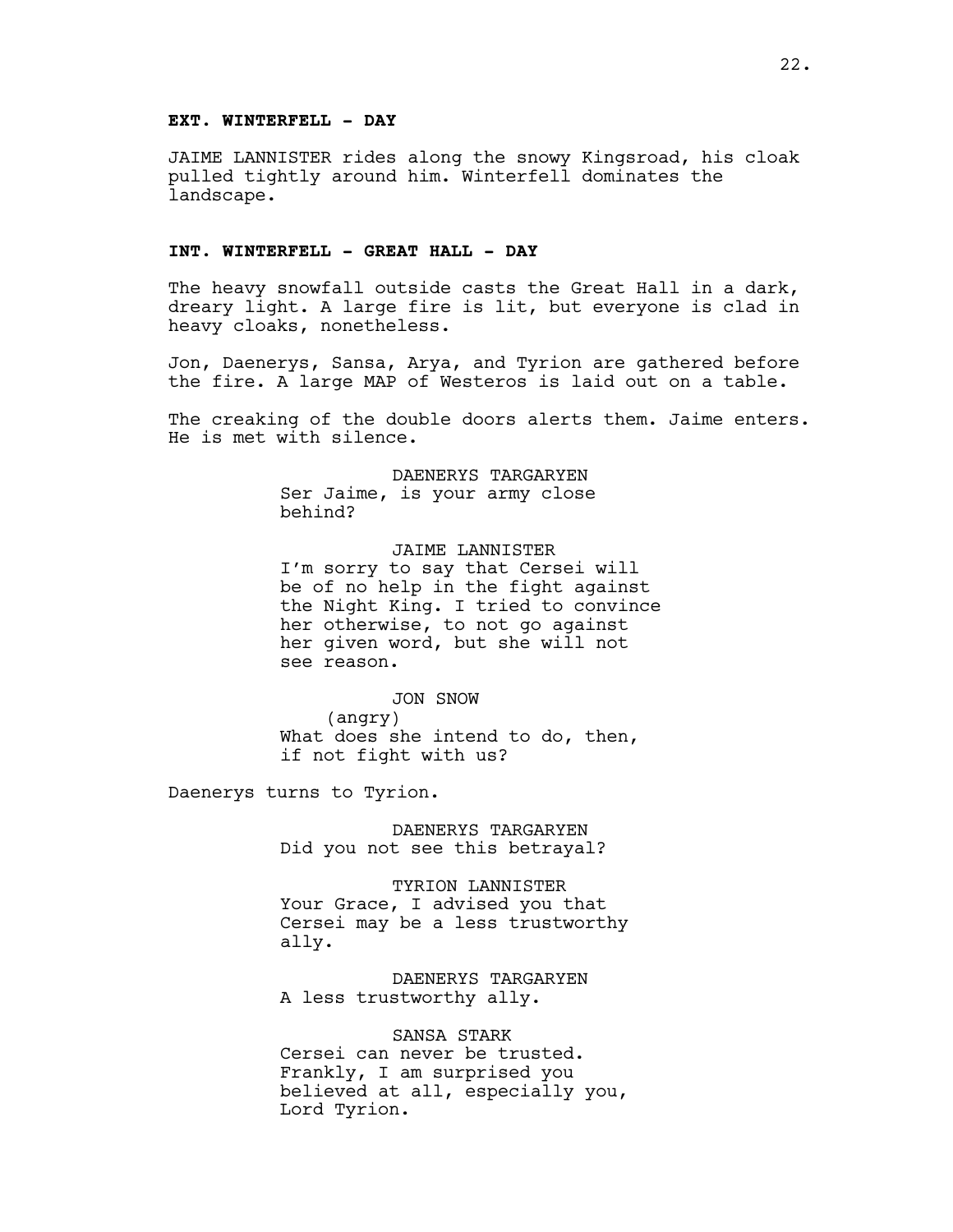TYRION LANNISTER Even I want to believe in redemption from time to time.

JAIME LANNISTER Cersei has hired a company of sellswords from Essos to join her army. Her forces are... not what they once were.

Jaime looks at Daenerys, who betrays no reaction.

DAENERYS TARGARYEN What does Cersei plan to do with her army?

JAIME LANNISTER I do not know specifically. Shore up her defenses in King's Landing.

DAENERYS TARGARYEN Forgive me, Ser, but what good are you to us, if you do not know the aims of your queen? Of your sister?

TYRION LANNISTER Cersei always has an angle.

All eyes fall on Tyrion.

TYRION LANNISTER (CONT'D) Trust me. My sister always - always has an agenda. I've never known her to embark down a chosen path without a plan.

JON SNOW

Whether or not Cersei has something planned, we need to make sure the army that we have here and now is as prepared as possible for the coming battle.

ARYA STARK

Jon's right. The Night King is closer than ever. That needs to be our biggest priority.

JAIME LANNISTER For whatever it's worth, I'm here to fight. On the side of the living.

Jaime unstraps his scabbard and presents it before Daenerys.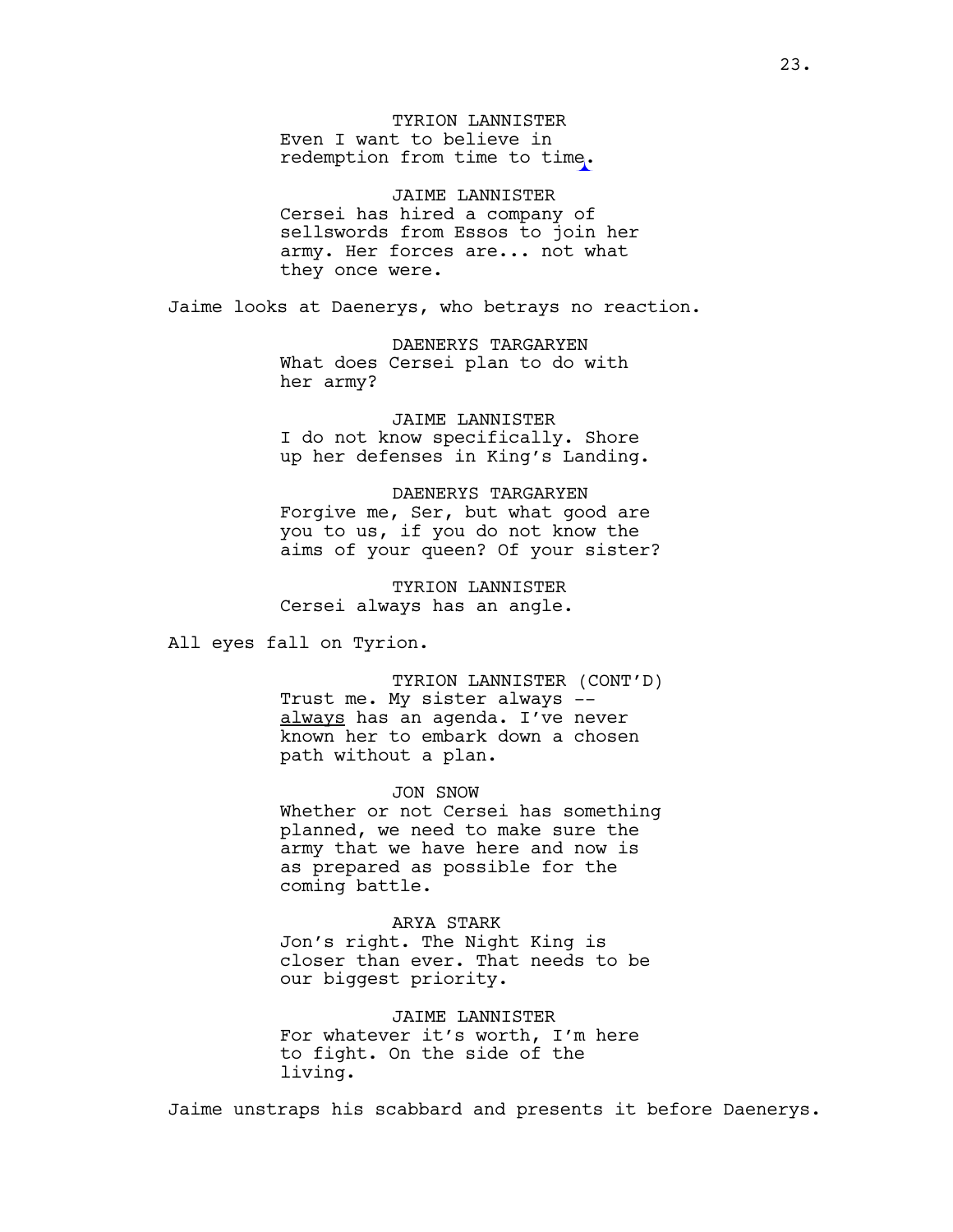Daenerys takes a moment to weigh her options, eyeing the golden man before her.

> DAENERYS TARGARYEN Very well. Let us proceed.

#### **INT. KING'S LANDING - QUEEN'S CHAMBERS - DAY**

Cersei sits across from TYCHO NESTORIS of the Iron Bank. The Mountain stands behind Tycho.

> CERSEI LANNISTER To what do I owe the honor of your presence?

# TYCHO NESTORIS We at the Iron Bank have heard of recent... difficulties that have arisen in Westeros. Difficulties that may pose problems in the future repayment of your outstanding debts.

CERSEI LANNISTER I am not concerned. You can rest assured, you will have the payment once the battle is won.

#### TYCHO NESTORIS

Your Grace, the Iron Bank is less than confident. As of right now, the Golden Company is securing King's Landing and putting down small uprisings--

CERSEI LANNISTER Small annoyances I assure you.

### TYCHO NESTORIS

--And we have seen no moves on your part toward tackling the growing threats in the North. Or toward paying us back.

CERSEI LANNISTER The North will no longer be a problem in the near future. Then I will be free to pay back the loan. With interest.

The door SLAMS open. The Mountain is immediately on alert, ready to take down the intruder.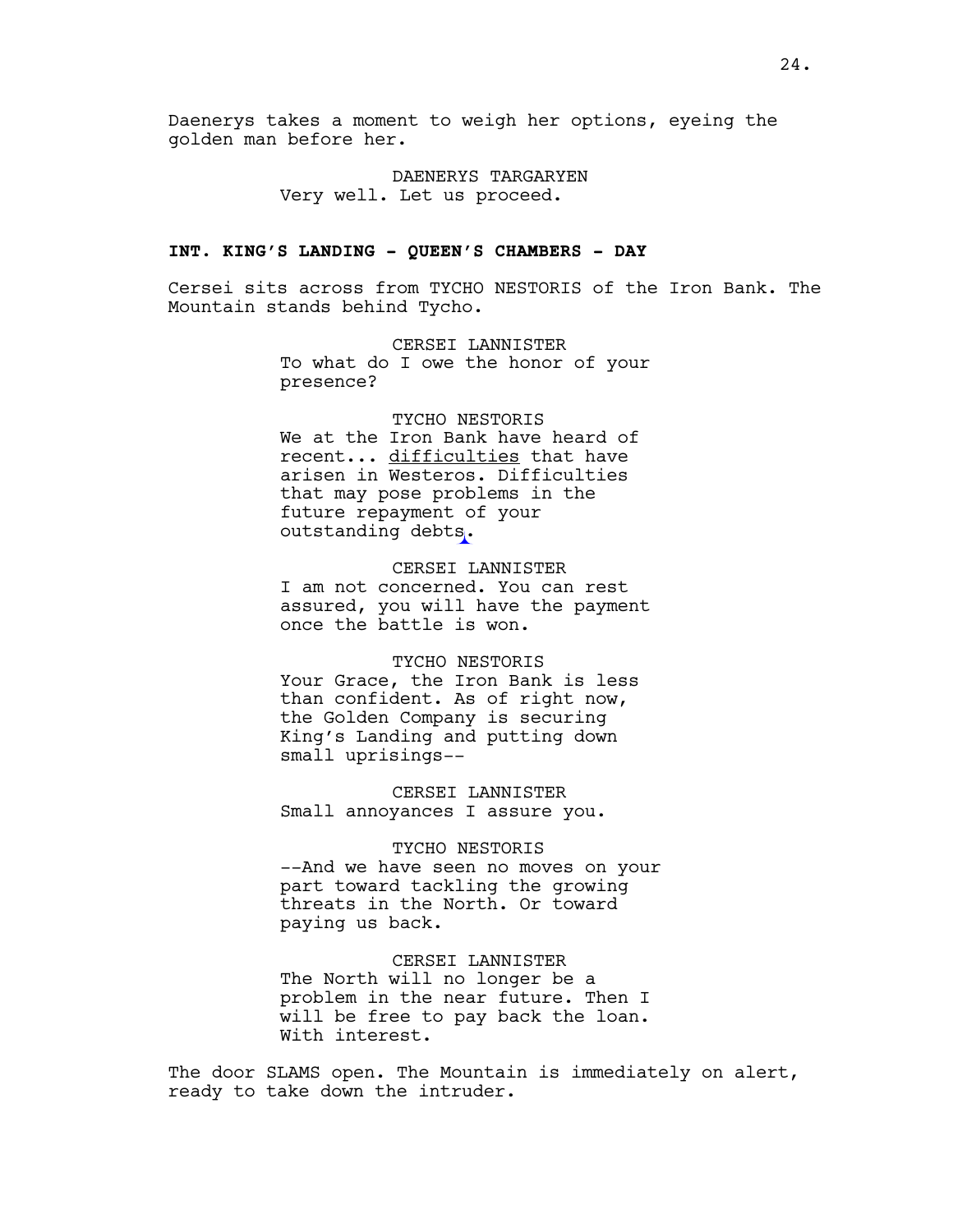Euron saunters in, a broad grin on his face.

EURON GREYJOY (to the Mountain) Oh stand down, you brute. (to Tycho) My betrothed and I will make sure these minor issues are taken care of. Don't you worry.

CERSEI LANNISTER What are you doing here?

TYCHO NESTORIS Ah, I hadn't heard you were engaged. Many congratulations. I'm sure the fish stew at the reception will be incomparable.

# EURON GREYJOY

Having a strong king and queen will put the public in their place. And once we're married, and the Iron Born take over the City Watch, we'll never have to worry about citizen unrest again. (to Cersei)

We'll give them something to celebrate, and something to fear.

### TYCHO NESTORIS

Are the Iron Born the best choice for the job? Raping and reiving through small villages is one thing, but in the capital--

#### EURON GREYJOY

I've raped and reived my way through Essos -- through more small villages and huge cities than you could ever imagine. The people there scream just like the people here, and they will be broken just the same.

CERSEI LANNISTER Tell the Iron Bank that I have things well in hand. A Lannister always pays her debts.

Tycho can tell that the conversation is over for now. He takes his leave.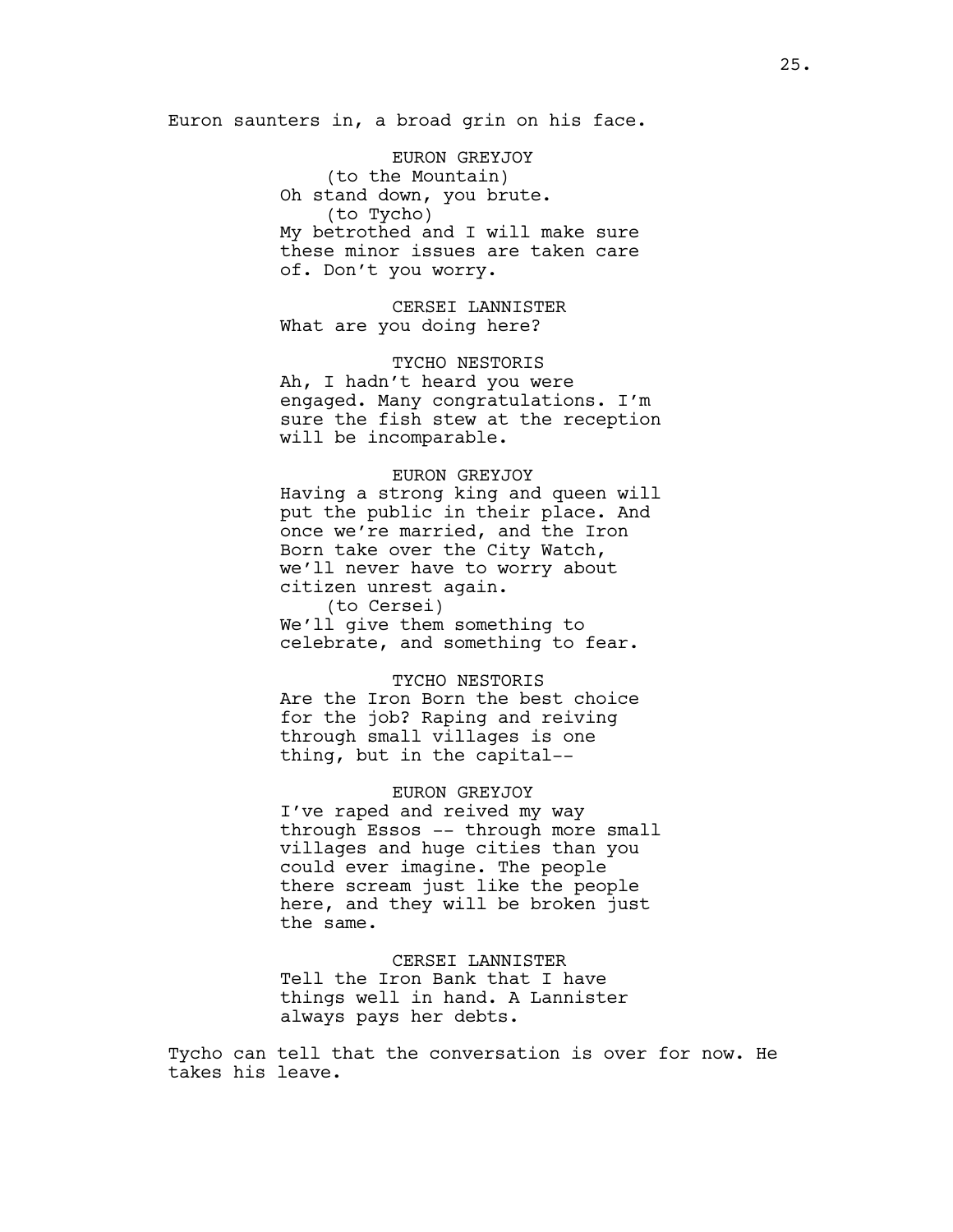TYCHO NESTORIS I pray you two are happy in your union. I look forward to working with you in the future.

With that, Tycho exits. The Mountain closes the door behind him.

> EURON GREYJOY About fuckin' time that was over.

Cersei stands.

CERSEI LANNISTER I have an appointment.

EURON GREYJOY Ah, my betrothed.

Euron attempts to pull Cersei to him.

EURON GREYJOY (CONT'D) When will we be married? I can wait no longer.

Cersei plants a placating kiss on his lips and makes eye contact with the Mountain over Euron's shoulder.

The Mountain steps forward and partially unsheathes his sword. The sound of sliding metal gets Euron to step back.

> CERSEI LANNISTER I'm afraid I must go. We can discuss this later.

Cersei strides past Euron. The Mountain falls into step behind her as she leaves.

### **INT. KING'S LANDING - HALLWAY - CONTINUOUS**

Cersei turns to the Mountain, a step behind her.

CERSEI LANNISTER Has there been word from Qyburn?

### **EXT. BLACKWATER BAY - NIGHT**

The harbor is deserted and silent, save for the lapping of the waves against the boats and shoreline.

Theon and Harrag emerge from a cave at the base of Aegon's High Hill. They make their way up along the shoreline.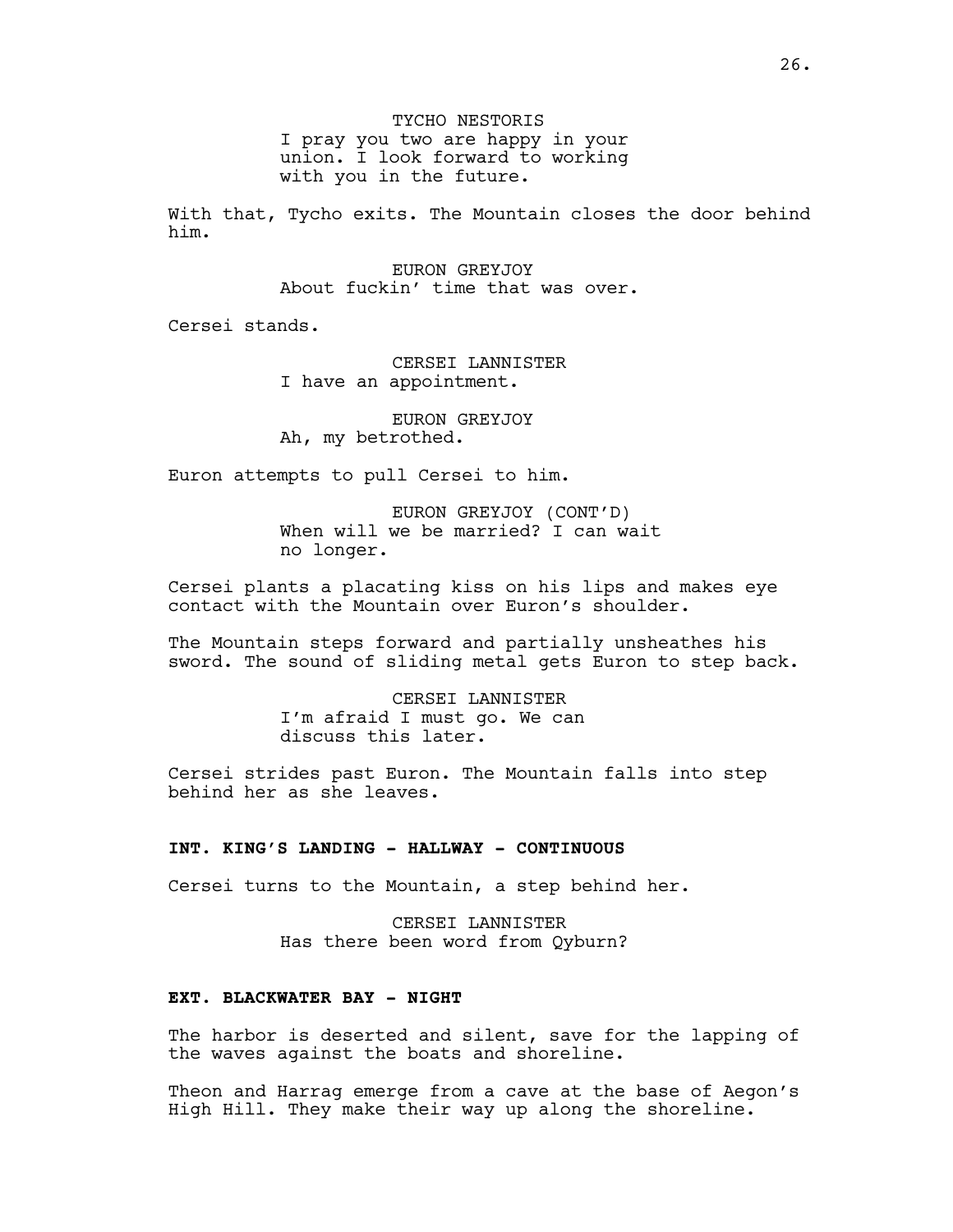They hide behind a large boulder.

HARRAG Sails are tied. Both of the anchors look to be down.

THEON GREYJOY I don't see any light.

HARRAG You're sure Yara's on board?

THEON GREYJOY He wouldn't trust Cersei to keep her. He'd want to keep her close.

HARRAG It'll be heavily guarded.

THEON GREYJOY I know. You'll be right behind me?

HARRAG Where else would I be?

THEON GREYJOY (seriously) Thank you.

HARRAG No time for all that now. Get on with it.

Theon hurries out, followed closely by Harrag.

They are shadows on the beach. Their footsteps barely make a sound.

The waves continue to lap against the boats in the harbor.

### **INT. WINTERFELL - SANSA'S CHAMBERS - NIGHT**

Jon, Sansa, and Arya are gathered in Sansa's chambers. Arya sits by the fire, whittling a small piece of firewood.

Sansa stands beside the fireplace, and Jon paces.

JON SNOW I like what you've changed. I like what you've kept. It reminds me of growing up.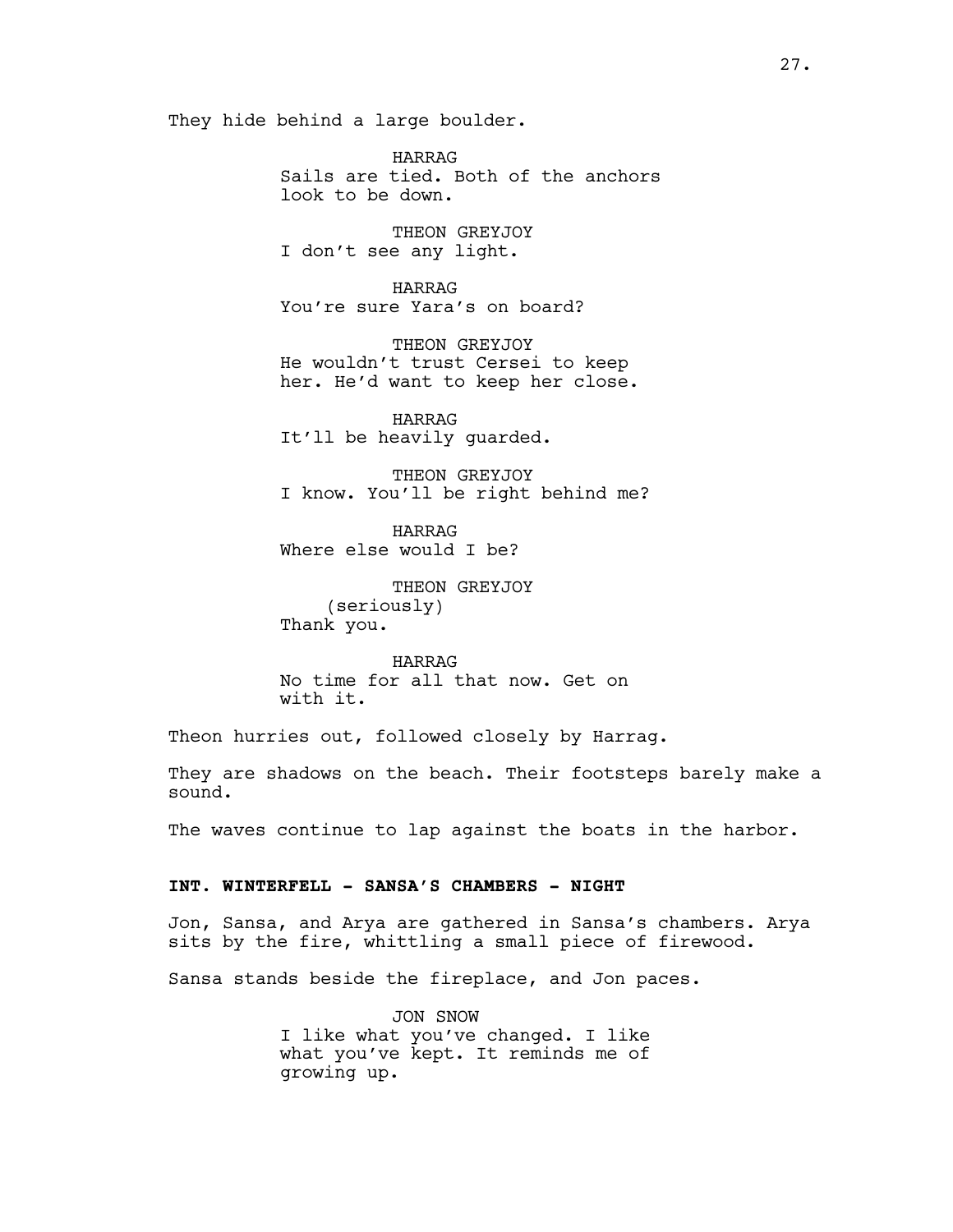SANSA STARK What are *your* plans?

JON SNOW

What?

SANSA STARK I asked what your plans are –– with Daenerys, without Daenerys. Because I need to know what to plan for.

JON SNOW You don't trust her?

SANSA STARK

I trust her.

Jon does not believe her.

SANSA STARK (CONT'D) I do. She has my respect for being willing to go beyond the Wall to bring you back and for risking and losing a dragon for you.

JON SNOW Then what do you need to plan for, if you trust her? If you trust me?

SANSA STARK

The future. I'm trying to think beyond all this –– to a normal life, where I don't have to worry about ice people or warrior dragon queens or –– or brothers who turn out to be cousins and also the rightful heir to the most deadly chair in the world.

JON SNOW

(gently)

My plan is to be with my family, Sansa. We've all just gotten each other back. I'm not going anywhere, anytime soon, if I can help it.

Sansa relaxes.

JON SNOW (CONT'D) But Daenerys is my family now, too. And I want her in my life. Both - all of you.

Jon looks at Arya.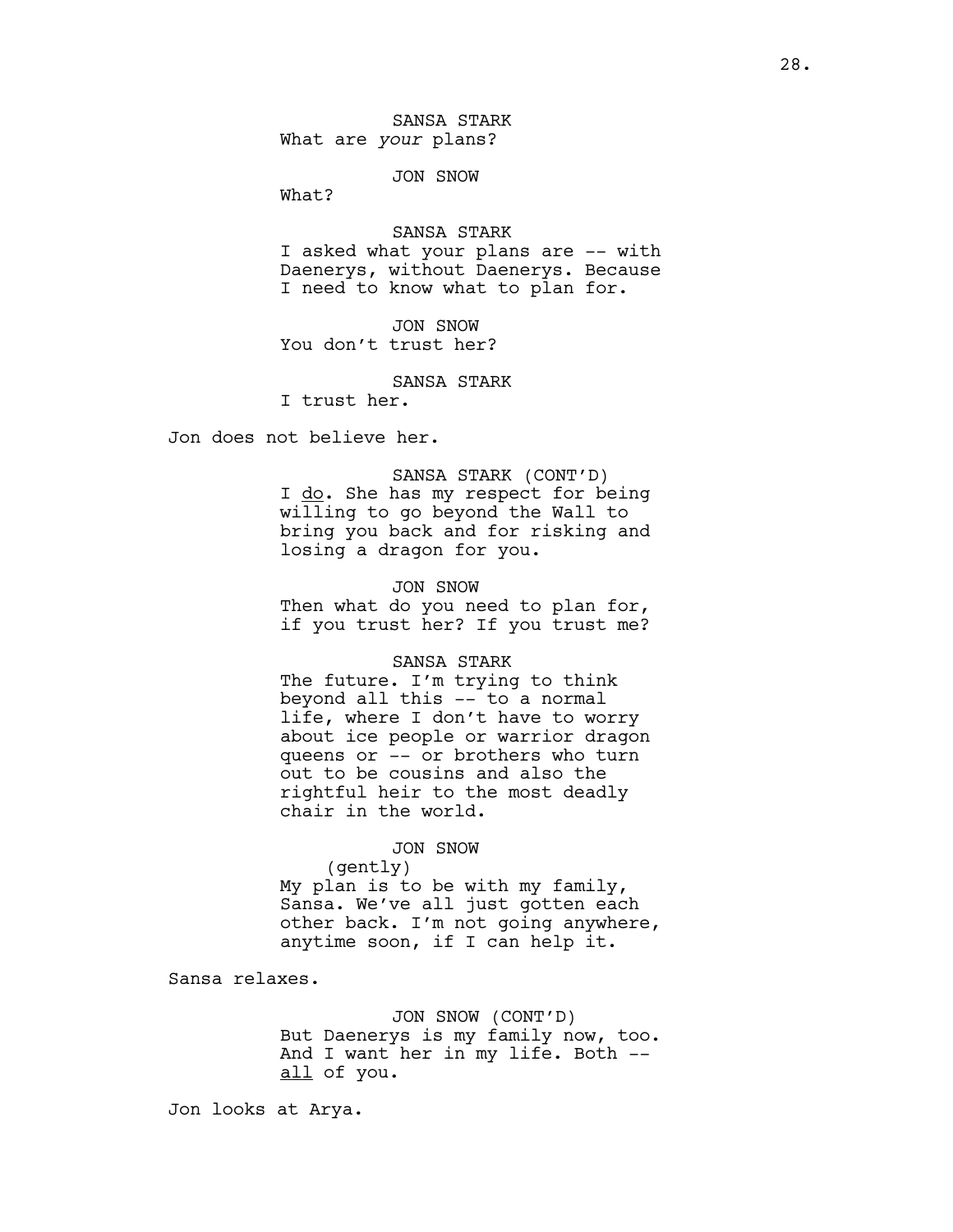JON SNOW (CONT'D) We're going to need each other for what we're about to face.

They lapse into silence again, the sound of Arya's knife against wood audible over the crackle of the fire.

> SANSA STARK What are you making?

Arya holds up the piece of wood. It looks like the crude, misshapen figure of a woman in a simple dress.

> ARYA STARK I tried to make one of those dolls Mother always used to try giving to me. (a beat) Still not really my thing.

SANSA STARK I think it's nice.

Sansa takes the figure from Arya and places it on the mantle above the fireplace.

### **END OF ACT THREE**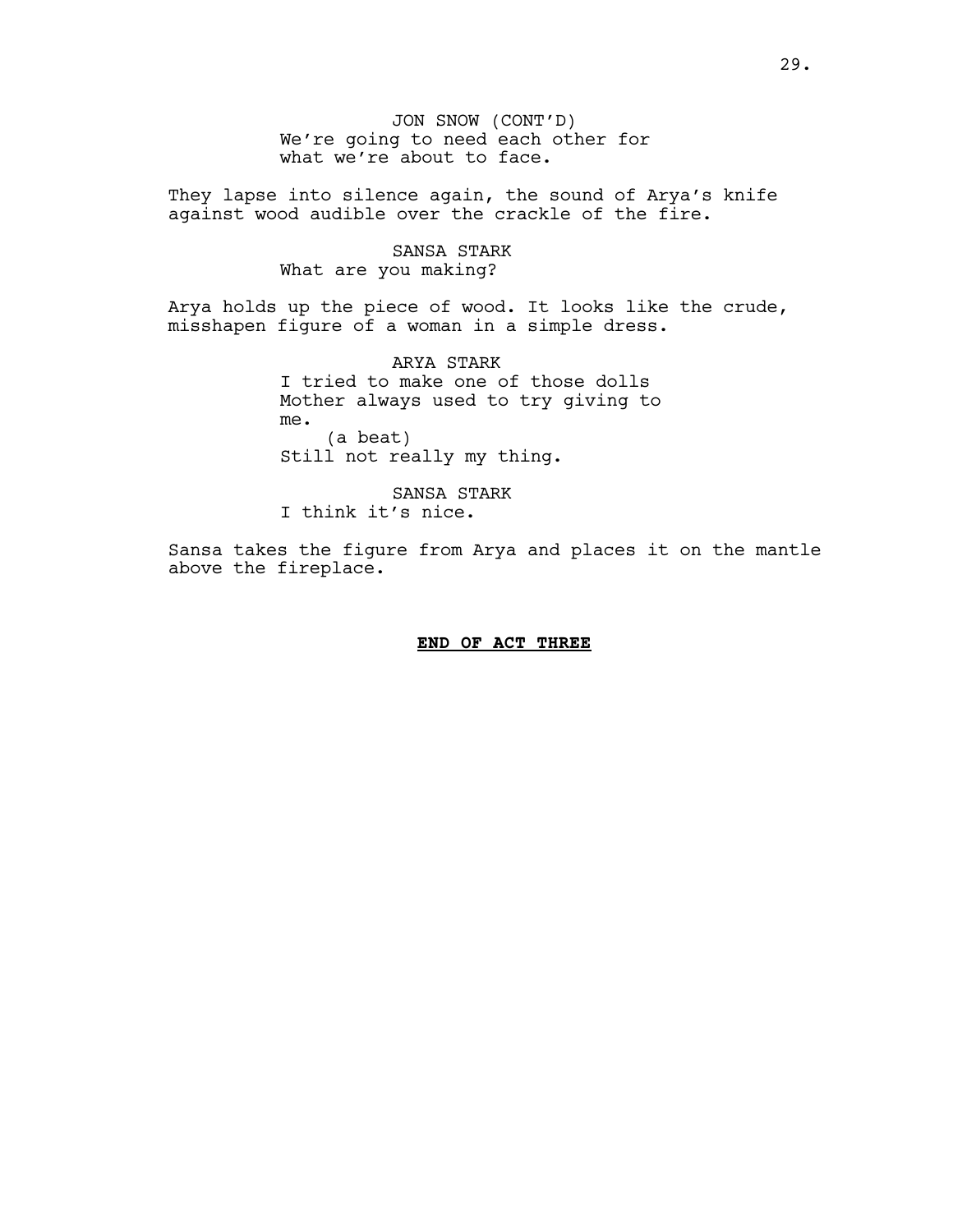### **ACT FOUR**

### **INT. KING'S LANDING - WESTEROS MAP - NIGHT**

Cersei stands in the courtyard, the massive painted map of Westeros stretching across the stones. The torchlight flickers.

The Mountain enters, leading Harry Strickland. The Mountain takes his place in the shadows.

> CERSEI LANNISTER My father worked his whole life in the best interest of the Seven Kingdoms. They are now mine to rule as I see fit -- to follow in his footsteps with power he'd only ever dreamed of.

> (a beat) I am not afraid to do what is necessary to ensure the continued well-being of Westeros. But as much as I wish it were not so, I cannot do it alone. I need men like you and your company to ensure that I remain queen, and Westeros secure.

> HARRY STRICKLAND You have my loyalty, Your Grace, of course. The Golden Company is yours to command.

> CERSEI LANNISTER Yes, but there must be something more that you want. Women? Weapons? Land?

At the word "land," Strickland looks down at the map of Westeros.

> CERSEI LANNISTER (CONT'D) Ah, land it is. (a beat) I'm prepared to offer you a fine parcel of land in the Reach. Borders on the river Mander, and access to the finest wine in Westeros.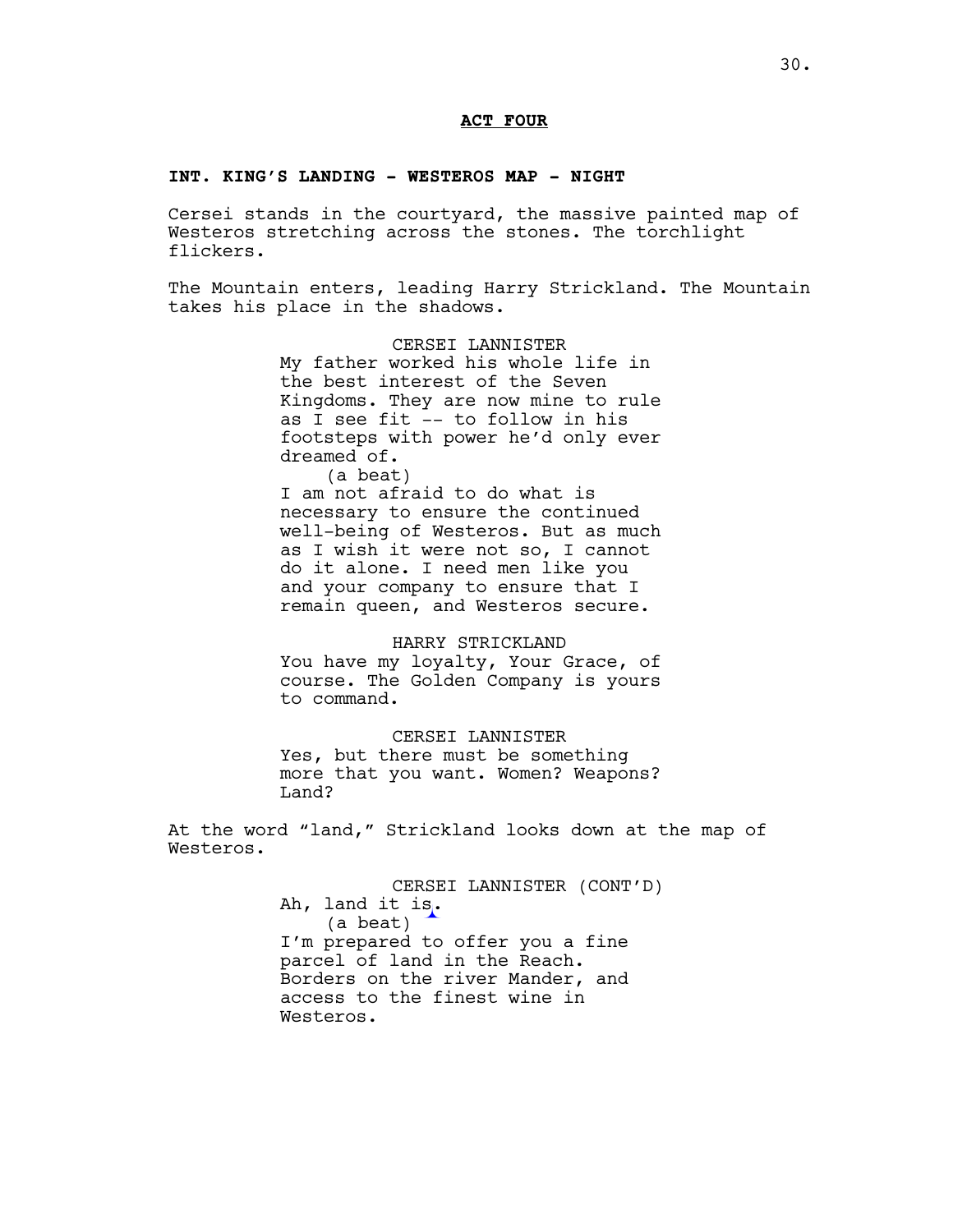CERSEI LANNISTER (CONT'D) I'm prepared to offer you Highgarden in exchange for your unwavering loyalty in the battle to come.

Shocked, Strickland bends into a deep bow.

CERSEI LANNISTER (CONT'D) Swear allegiance to me alone, that your loyalty will be unwavering. No matter what is to come.

HARRY STRICKLAND I am honored by your generosity, Your Grace. My men and I are at your full disposal.

CERSEI LANNISTER Your loyalty will not be misplaced, Strickland. You may rise.

Strickland stands.

CERSEI LANNISTER (CONT'D) I have a task for you.

### **EXT. SILENCE - NIGHT**

Theon and Harrag quietly approach *Silence*, which looks unguarded.

The wooden gangplank is extended.

HARRAG This is a trap.

THEON GREYJOY We don't know that.

HARRAG I'd say it's a pretty damn good thing to assume.

THEON GREYJOY If you're having second thoughts, feel free to meet me back in the cave. I'm finding my sister, with or without you.

Theon hurries up the gangplank, leaving Harrag on the dock.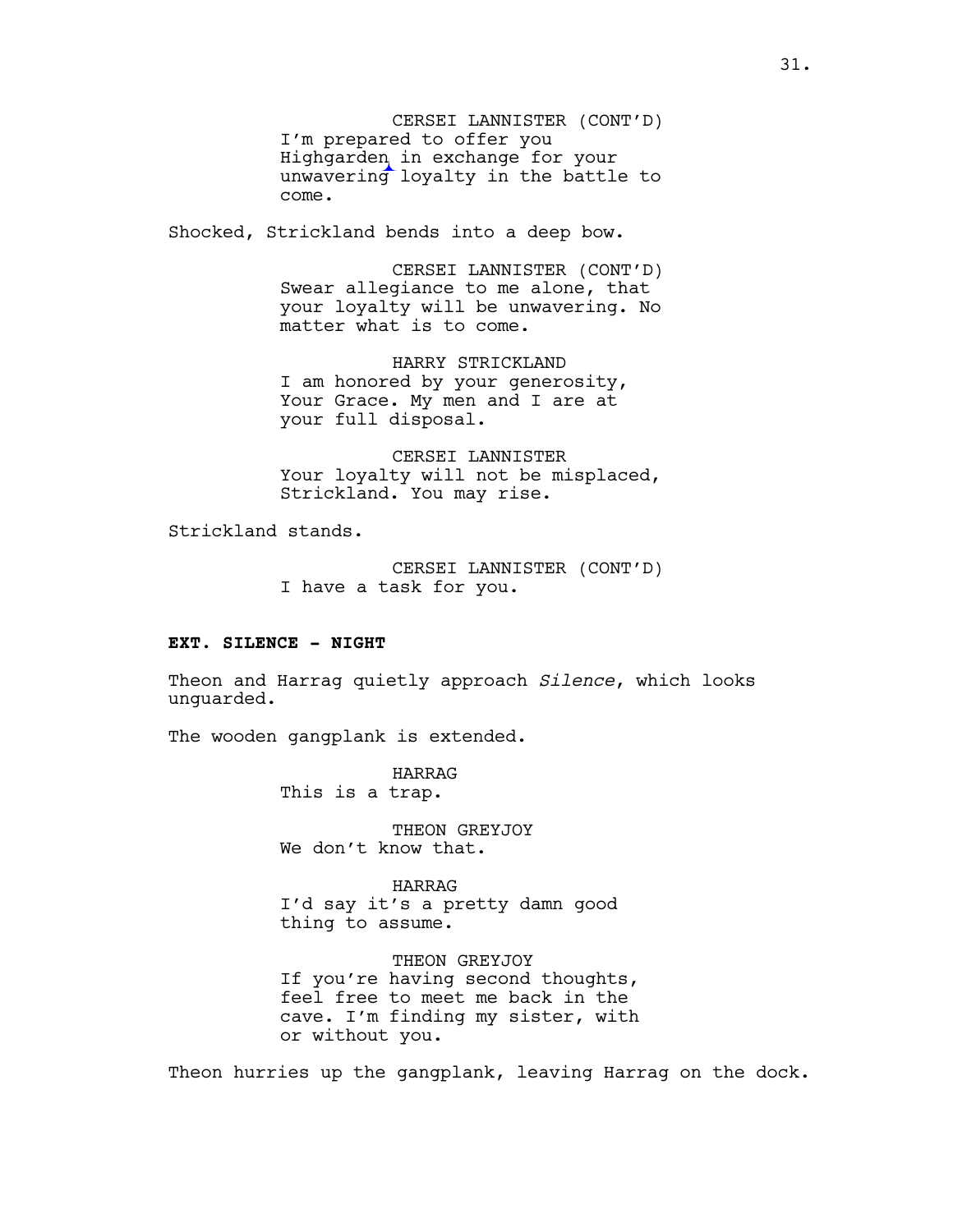# **INT. SILENCE - NIGHT**

Theon steps down the narrow stairway leading below deck. Dim lanterns light his way.

At the bottom, Theon is met with darkness.

THEON GREYJOY (tentatively) Yara? (a beat) Yara? It's me, Theon. Are you here?

The silence and darkness stretch on.

Dejected, Theon turns back to the staircase.

RAMSAY BOLTON (O.S.) Giving up so soon?

Theon whips around at the sound of RAMSAY BOLTON'S voice. Theon trips in his haste to get away. He lands with a thud on the mucky floor.

#### **INT. DREADFORT - CELLAR - NIGHT - ILLUSION**

Theon finds himself in the cellar of the DREADFORT.

Ramsay stands over him. Theon scrambles back in fear.

RAMSAY BOLTON Why are you on the ground? Get up, you useless dog!

Terrified, Theon attempts to follow Ramsay's order.

Ramsay shoves the sole of his boot into Theon's chest, kicking him back to the floor.

> RAMSAY BOLTON (CONT'D) Are you fucking deaf? Get up! Fucking fool, you can't even follow directions! No wonder your family abandoned you! (a beat) I'll cut your feet off and feed them to my dogs if you don't listen!

Theon kicks directly between Ramsay's legs. Ramsay reels, gasping with pain and a perverse peal of laughter.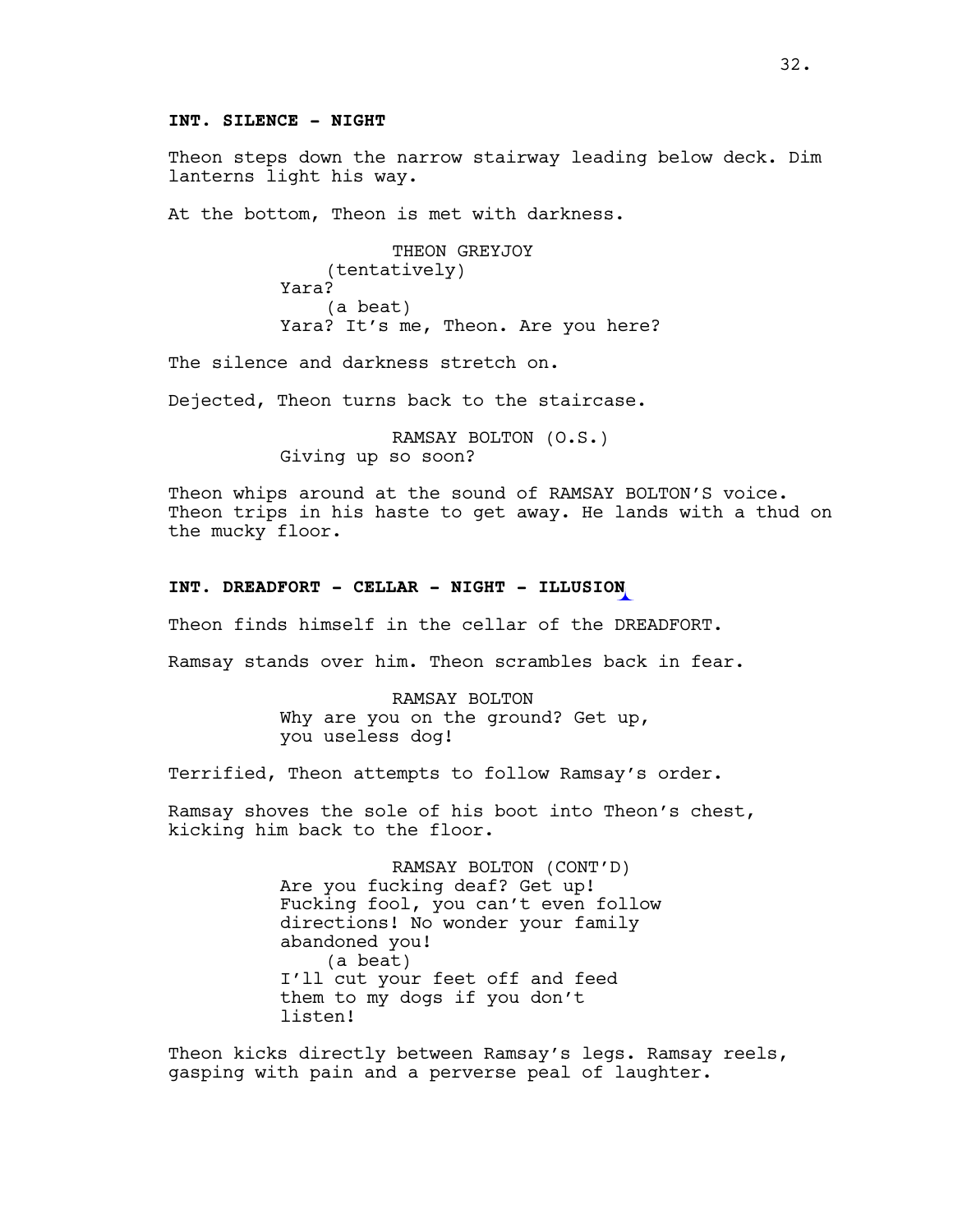Theon propels himself off the ground and shoulders into Ramsay's chest. Still distracted by the pain, Ramsay falls.

Their positions are now reversed. Theon looms over Ramsay.

Theon lifts his foot and slams it down on Ramsay's face. Blood splatters, but Ramsay's laughter still gurgles.

Theon kicks him repeatedly.

Gasping with adrenaline and satisfaction, Theon whirls and leaves through the nearest door.

Ramsay's deranged, wheezing laughter echoes.

# **INT. MOAT CAILIN - DUNGEON - DAY - ILLUSION**

Theon BURSTS through a door and finds himself in the dungeon of MOAT CAILIN. Shafts of bright sunlight break up the murky darkness.

Theon looks around in terror.

There are no noises, no yelling from outside, no barking of starving dogs to set off his pants-pissing terror.

A quiet shuffling from the shadows startles him, and he is immediately on edge again.

His eyes adjusting to the murky half-light, Theon sees REEK pressed against the far wall.

> THEON GREYJOY What's happening?

> > REEK

Who are you?

Theon steps toward Reek, but that sets Reek off.

Reek whimpers, struggling to get away from Theon.

Theon takes a sharp breath..

THEON GREYJOY I'm trying to find my -- our sister. Yara. She's in danger. Uncle Euron captured her.

A flash of recognition catches in Reek's eyes before he shakes his head.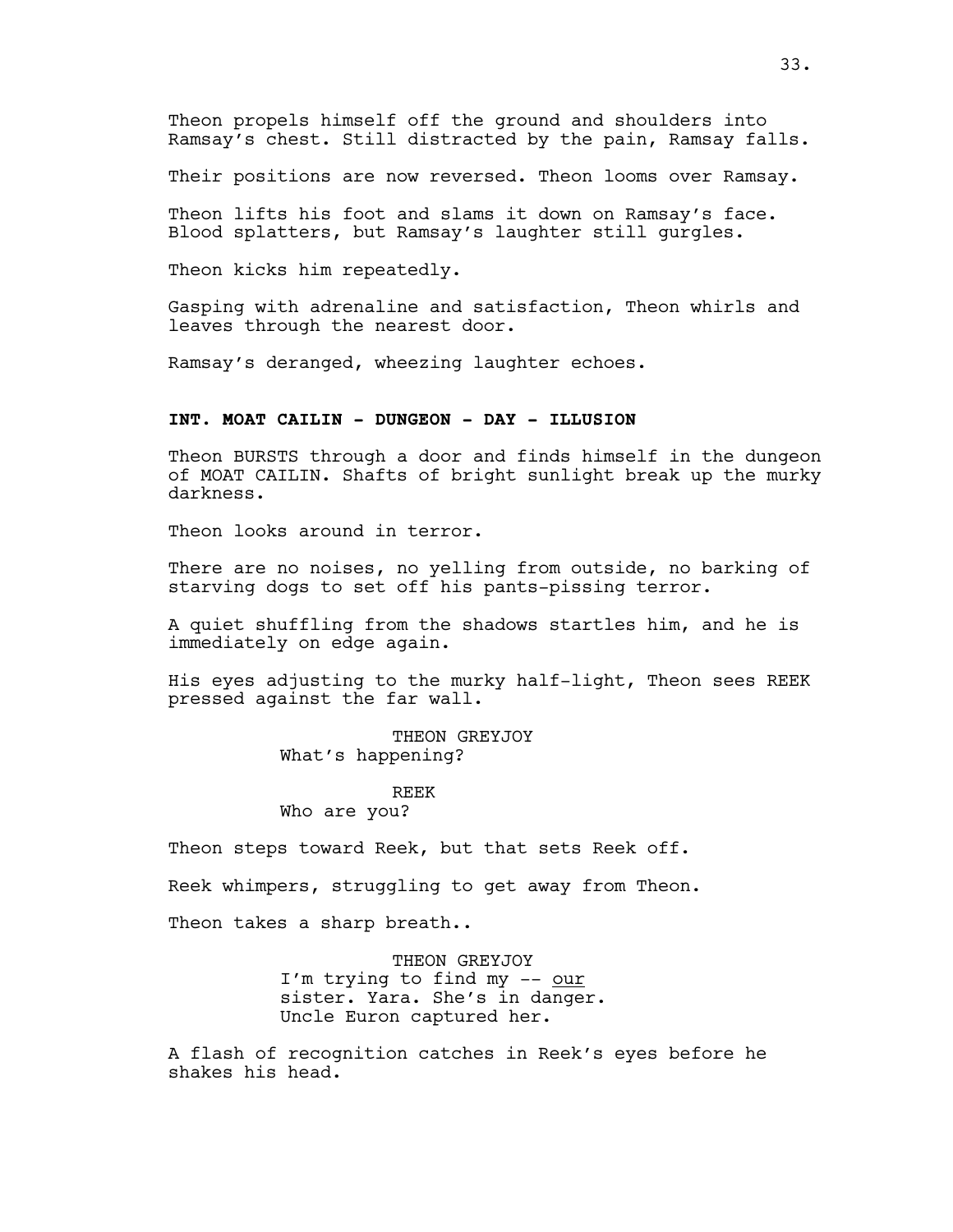REEK Reek has no sister. And no uncle. Reek is no one.

Fed up, Theon tries to find a way to out. Finally, he spots a door near Reek.

#### THEON GREYJOY

Come on.

Theon grabs at Reek to haul him to his feet. His hand closes around Reek's arm--

Reek yells.

REEK No, what are you doing?

THEON GREYJOY Stand up! I'm not leaving you in this place.

REEK No, I can't leave!

Reek's cries grow louder. Theon presses on.

He hauls Reek, who fights Theon's hold, partially to his feet and makes a move for the door.

The heavy sound of many footsteps on the floor above him startles Theon.

Reek also hears the footsteps.

REEK (CONT'D) If he catches me trying to leave, he'll kill me!

Reek dissolves into hysterics, his body becoming nearly deadweight.

The closer the footsteps come, the slimmer his chance of escape is. Theon knows he needs to make a decision.

He drops Reek against the wall. Reek curls in on himself, crying.

THEON GREYJOY

I'm sorry.

Theon bolts through the door.

A flight of stairs awaits him, and he wastes no time.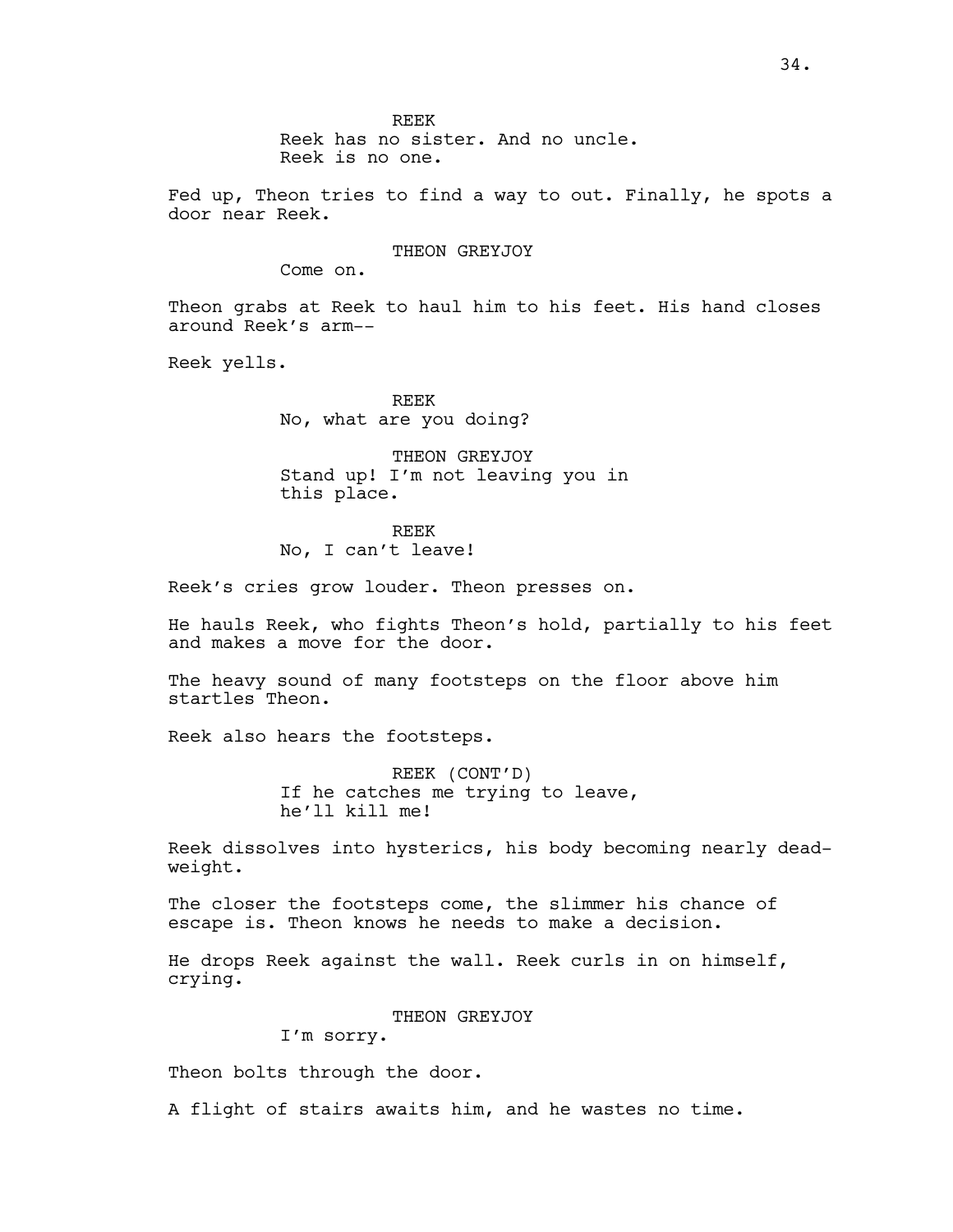### **INT. WINTERFELL - COURTYARD - DAY - ILLUSION**

Theon BURSTS into the courtyard at Winterfell.

It's empty -- no one is hammering steel, there are no dogs barking, no horses or carts around. The ground is clean, fresh.

Tiny, delicate snow flakes drift through the air.

NED STARK (O.S.) In a hurry?

Theon freezes.

Out of the shadows steps NED STARK -- tall and regal as ever in thick winter furs.

The light snow swirls around him, shroud-like.

Theon is in awe.

THEON GREYJOY How-- how are you here?

Theon stammers, a young boy again in the presence of Lord Stark.

> NED STARK Where were you running off to? Important business to take care of?

THEON GREYJOY I'm trying to find my sister, my lord.

NED STARK Is she in Winterfell?

THEON GREYJOY No, sir. She's... held. By my uncle.

NED STARK It must be difficult. Being kept from family like that.

Ned's statement hits Theon squarely in the chest.

THEON GREYJOY My lord, I-- I know there is nothing I can do to make up for what I've done. But I am sorry. (MORE)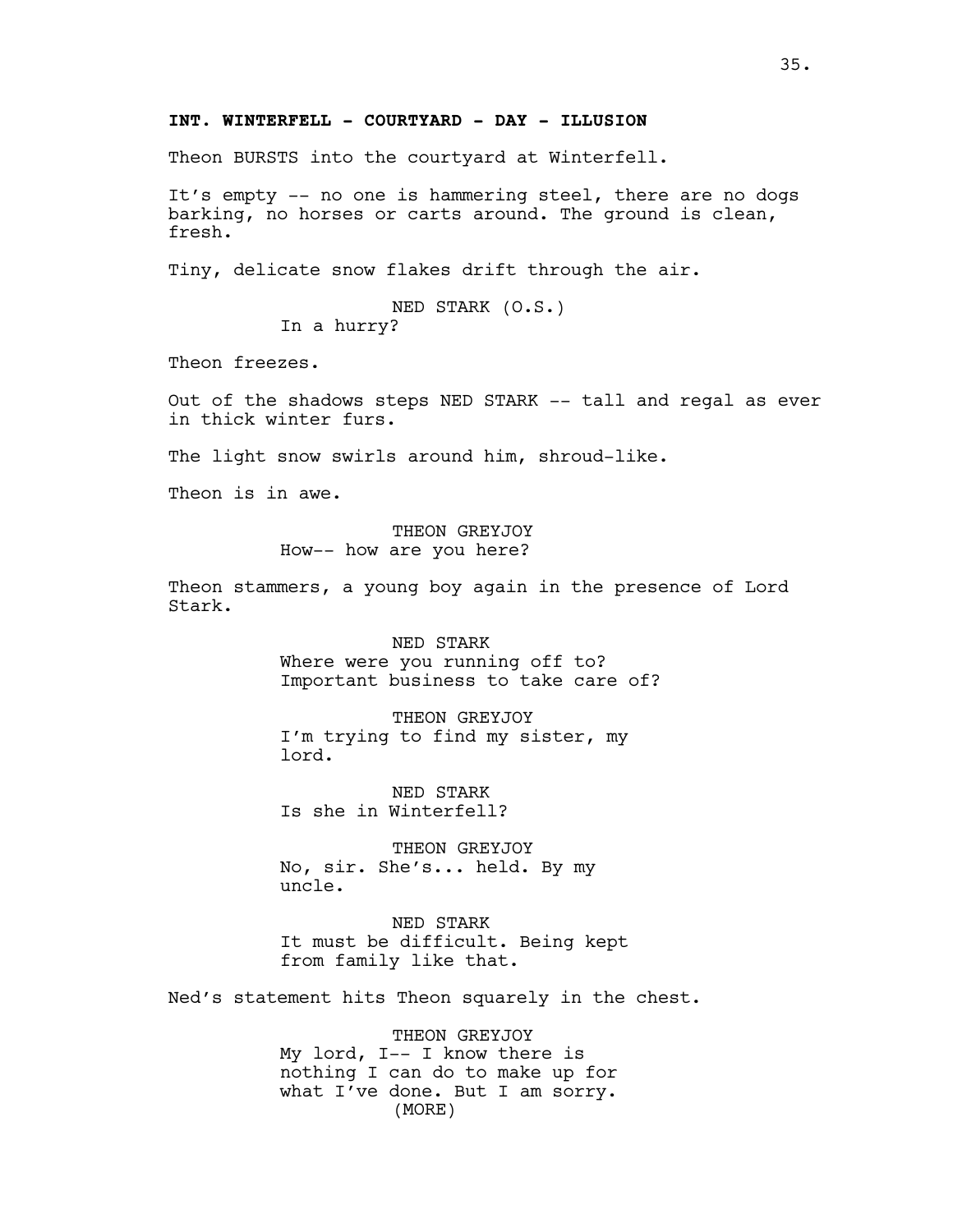More sorry than I can ever tell you, for everything. THEON GREYJOY (CONT'D)

### NED STARK

You're sorry?

Ned steps toward Theon. Theon is frozen in place, in fear, in awe.

> NED STARK (CONT'D) Do you believe that's enough? To atone for all that you've done, to my family, to my home? (a beat) You betrayed me. You betrayed my sons, my daughters, and the home that raised you. And for what? Because you were *angry*? (a beat) That is not how a man deals with his anger.

Theon knows he must be brave.

#### THEON GREYJOY

I know that now, my lord. You did so much for me, and I repaid it with death and destruction. Nothing I do can ever fix that. But I know who I am now, and I'm working to be a better man. A man that you would be proud of.

NED STARK You can never be forgiven for all that you've done. You went too far, for too long, knowing full well what you were doing. (a beat) But I forgive you for what I can. I do not believe a man should be saddled with his past when he wishes to grow, to move forward.

Theon is relieved.

Ned steps aside, clearing a path through to the opposite archway.

> NED STARK (CONT'D) Go. Find your sister. Bring some honor to your family name.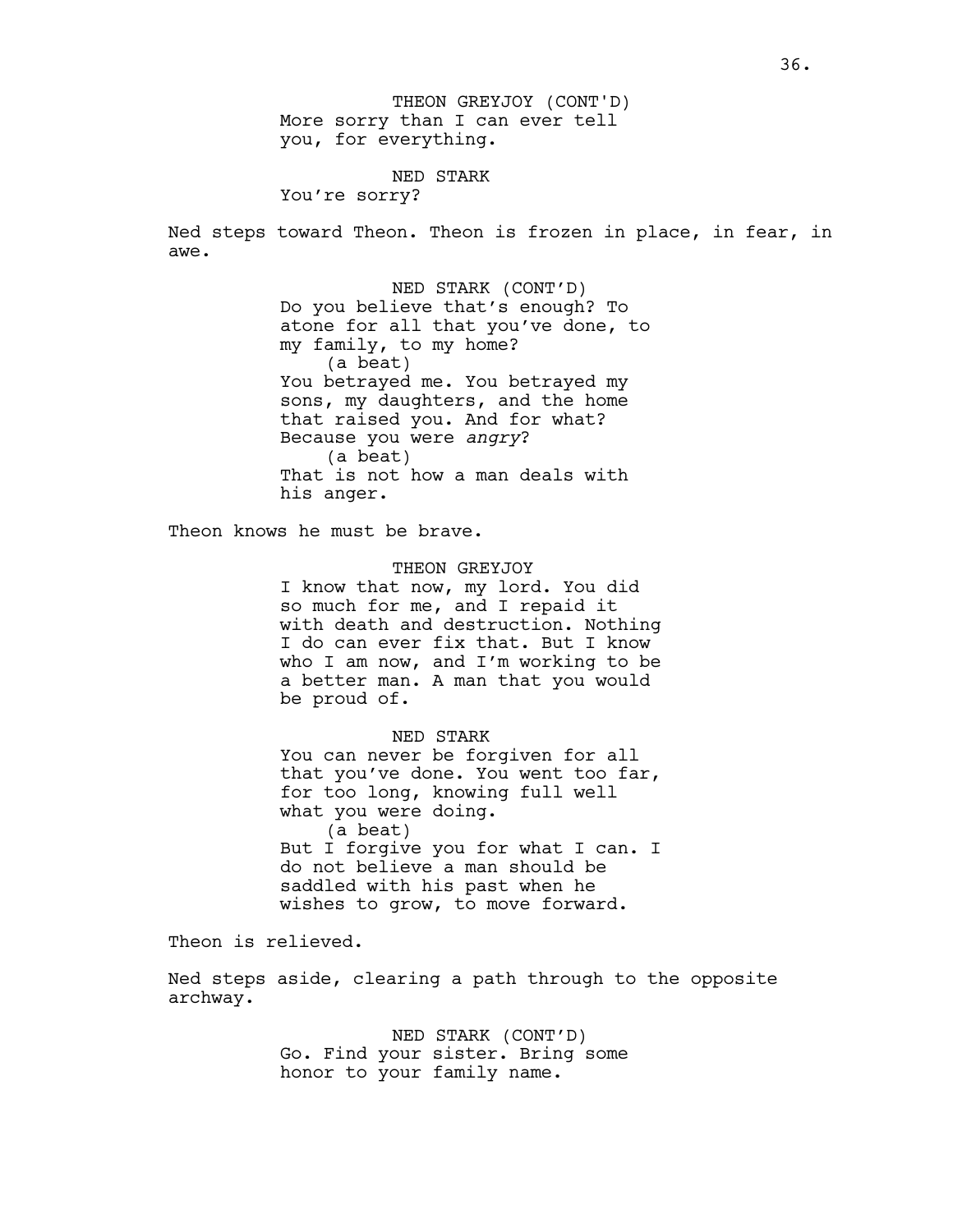Theon draws himself to his full height. He meets Ned's gaze directly.

> THEON GREYJOY I won't disappoint you, my lord.

Theon moves across the courtyard and disappears through the archway.

### **INT. SILENCE - NIGHT**

Theon rushes back into blackness.

He sits up. He is back in the belly of *Silence*.

The sound of clashing swords is distantly audible above.

THEON GREYJOY Hello? Is anyone there?

YARA GREYJOY'S voice calls back to him from across the room.

YARA GREYJOY (O.S.)

Theon?

Theon scrambles to his feet at the sound of his sister's voice.

> THEON GREYJOY Yara, where are you?

YARA GREYJOY (O.S.) I'm against the wall. Chained.

Theon takes a few rapid steps and crashes into a stack of boxes. They fall, startling Theon.

> HARRAG (O.S.) (distantly) Theon!

YARA GREYJOY (O.S.) (pleased) You brought Harrag?

THEON GREYJOY He's the only one thick enough to attempt this with me.

HARRAG (O.S.) (distantly) Theon, it's time to go!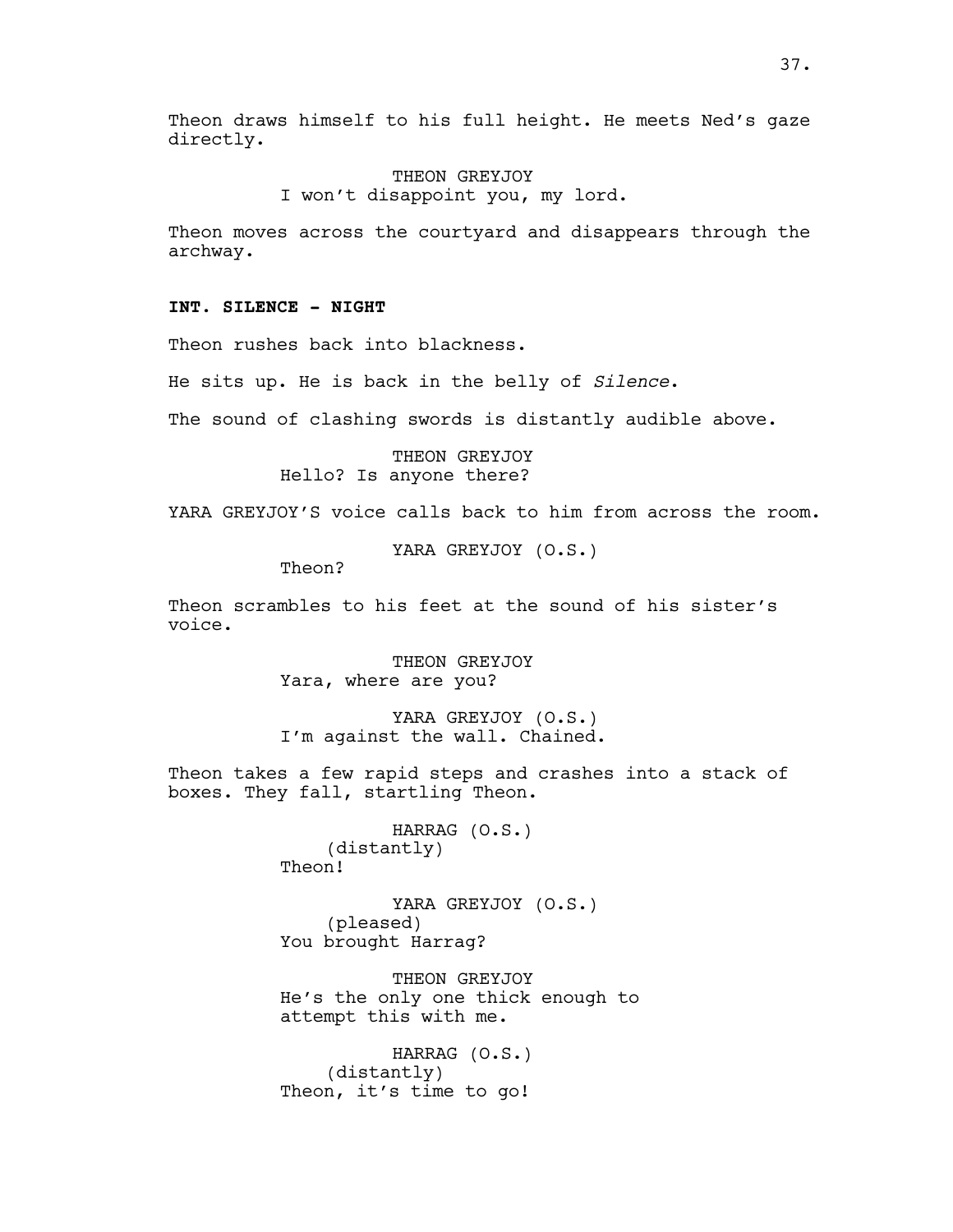YARA GREYJOY (O.S.) Theon, you need to go. Harrag sounds like he needs you.

THEON GREYJOY I can't leave you!

FAR INTO THE DARKNES, Yara is bound to the wall. She is badly beaten.

And she is gagged.

Yara's disembodied voice continues to speak to Theon from the darkness, urging him to leave.

The real Yara is terrified.

YARA GREYJOY (O.S.) You have to. I'll be fine here, you know me.

NEAR THE STAIRS, Theon looks toward the sound of swords clashing. He knows he needs to leave.

> THEON GREYJOY I will come back for you.

YARA GREYJOY (O.S.) I know you will. But you and Harrag need to leave before you're killed.

With a glance into the darkness, Theon bolts up the stairs.

IN THE DARKNESS –– bound and gagged –– Yara is devastated.

#### **EXT. SILENCE - NIGHT**

Theon emerges onto the deck of *Silence*. Harrag holds his own, fighting a SOLDIER.

A second SOLDIER lies bloodied on the deck.

HARRAG (to Theon) Took you fuckin' long enough!

With a mighty roar, Harrag slashes his sword across the torso of the soldier.

The soldier falls to the deck.

OVER HARRAG'S SHOULDER, Theon sees a group of men approaching the harbor, all brandishing torches.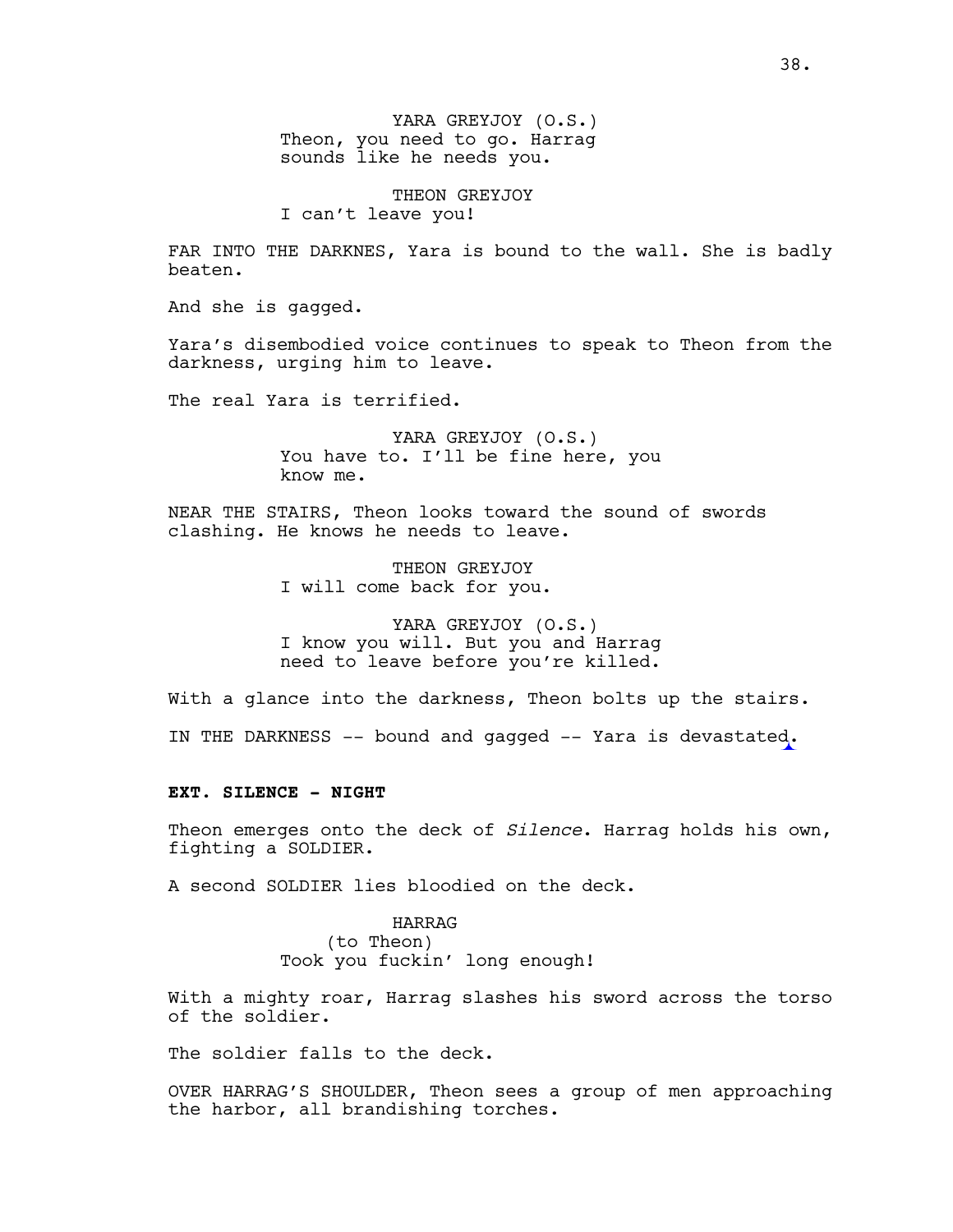HARRAG (CONT'D) Time to go.

Harrag grabs Theon and shoves him toward the gangplank.

HARRAG (CONT'D) Any sign of her?

THEON GREYJOY She's down there. I couldn't get to her.

HARRAG (exasperated) Did you get lost? You had plenty of time.

THEON GREYJOY It's a long story.

Frustrated, Harrag follows Theon and they flee the harbor.

They disappear into the night as the men, all wearing the Greyjoy sigil, reach the harbor.

Euron arrives, a sword in his hand and a wild look in his eye.

> EURON GREYJOY (to the soldiers) Let them go! My nephew is my prize for another day.

Disappointed by the lack of a fight, the men disperse.

Satisfied, Euron continues toward *Silence*.

# **EXT. WINTERFELL - BATTLEMENTS - NIGHT**

Daenerys stands, gazing south. Jon finds her and approaches her with care. They look over the snowy land.

> DAENERYS TARGARYEN I'd never seen snow until I came to Westeros. It's beautiful.

> > JON SNOW

It is.

DAENERYS TARGARYEN Even when you can't feel your toes.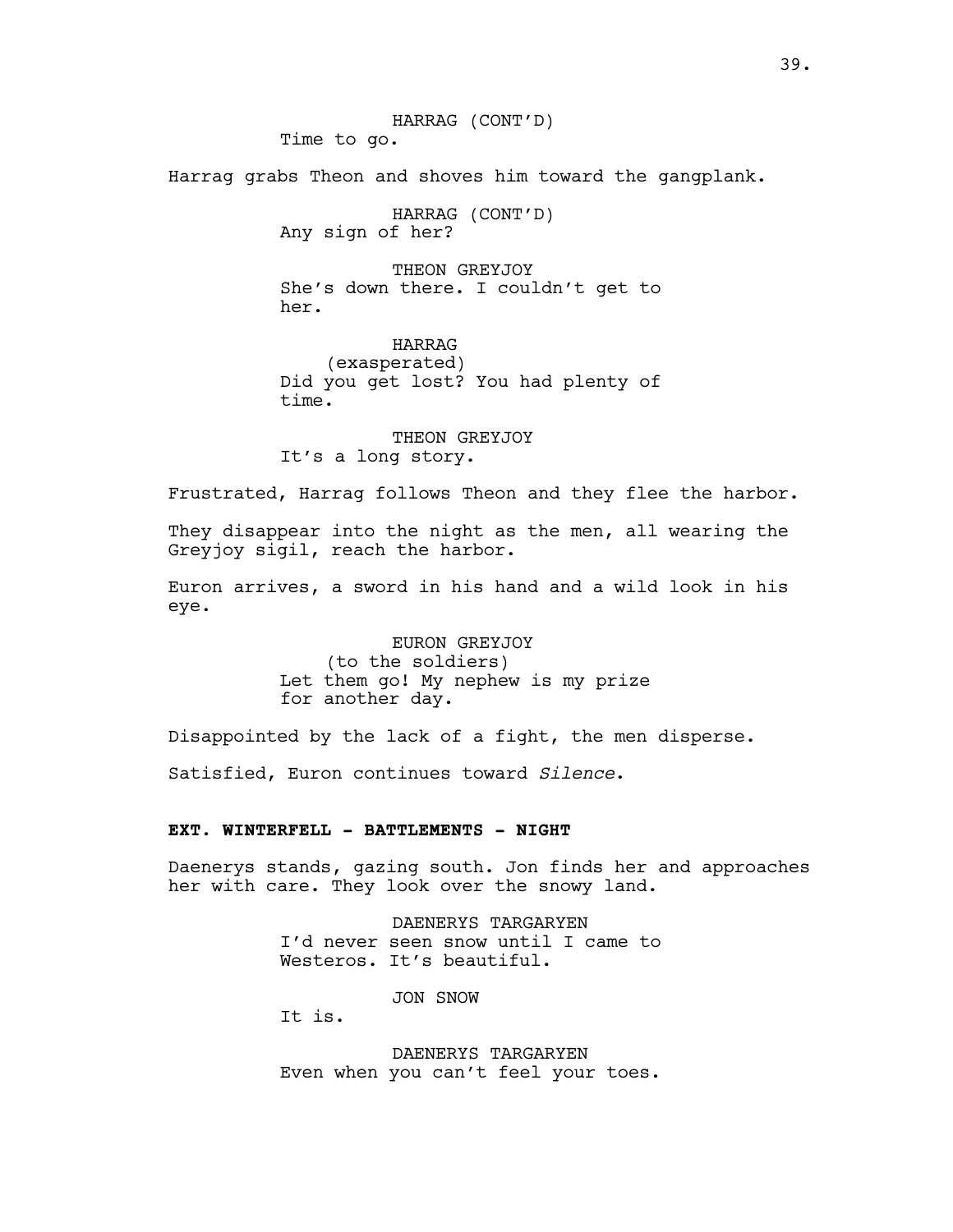JON SNOW

Even then.

DAENERYS TARGARYEN (a beat) I'm sorry.

Jon is confused.

JON SNOW About what?

DAENERYS TARGARYEN I haven't treated you fairly.

JON SNOW I have endured worse.

DAENERYS TARGARYEN I acted like you've been keeping this secret.

JON SNOW I feel like the world has been keeping a secret from me.

The pair lapse into a comfortable silence.

DAENERYS TARGARYEN What do you plan to do about Cersei's army, now that she has the company from Essos?

JON SNOW Cersei will always be a threat, but we have a greater threat to the North.

Dany and Jon look to the North.

# **INT. KING'S LANDING - CELLAR - NIGHT**

The halls beneath the Red Keep are black.

The single lantern slices through the darkness, creating a path for Cersei and Strickland.

The Mountain holds the lantern.

CERSEI LANNISTER And how go the preparations?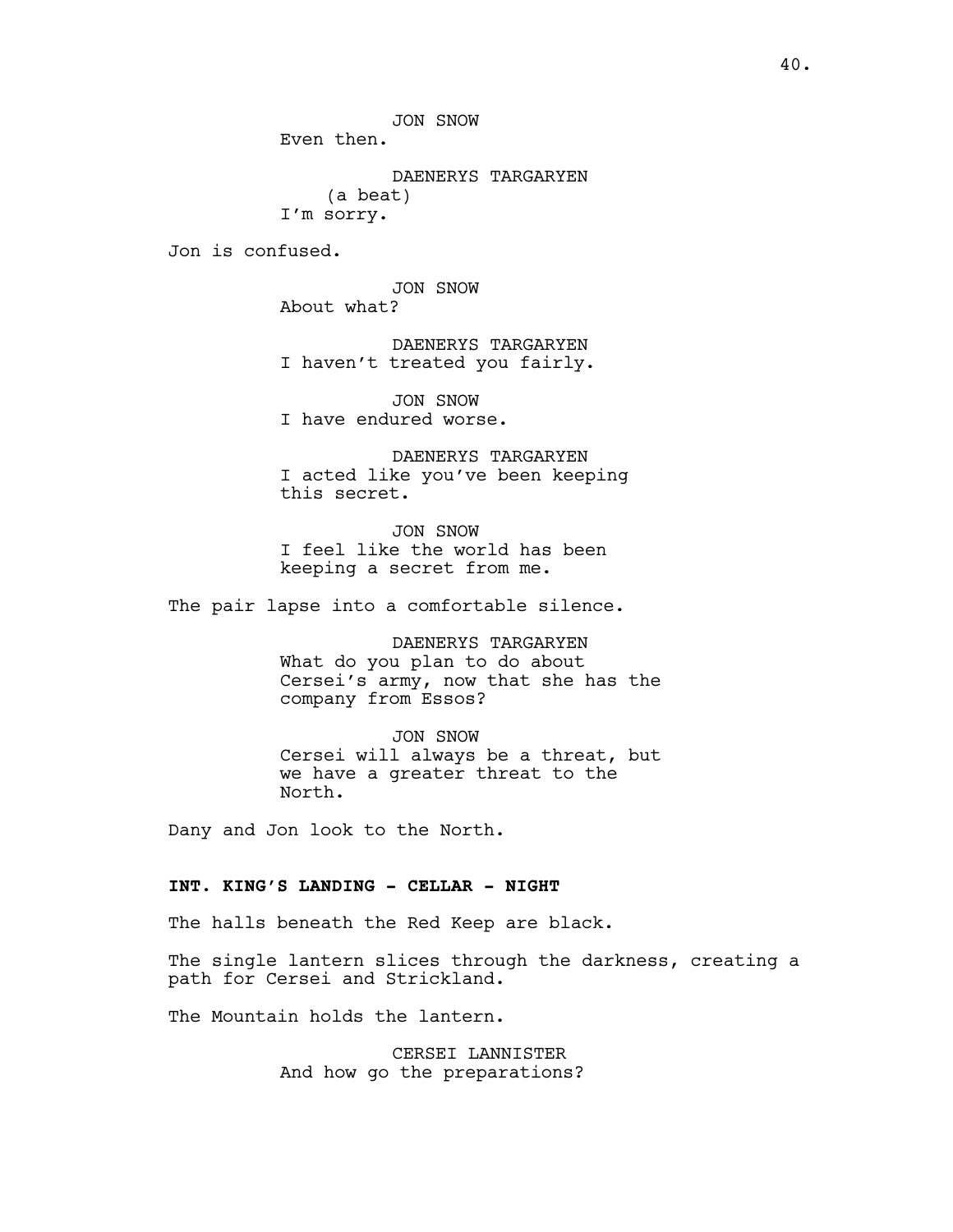HARRY STRICKLAND Everything is in place, Your Grace. My men are simply waiting on my command. As I wait on yours.

CERSEI LANNISTER Very good. You may proceed whenever you please.

The small group reaches the end of the hallway.

The Mountain moves through an archway and lights torches as he goes.

> CERSEI LANNISTER (CONT'D) I have something I wish to show you. Come.

Cersei and Strickland step into the cavernous room that the Mountain has illuminated.

The flickering light falls upon the hulking skulls of ancient dragons, casting menacing shadows.

> CERSEI LANNISTER (CONT'D) These skulls are all that remains of the once-great Targaryen dynasty. They weren't much toward the end, though. Withered away to nothing.

Cersei motions to a pile of tiny skulls, the same size as that of a small dog -- but with much bigger teeth.

Strickland steps up to the largest skull -- Balerion the Black Dread.

> CERSEI LANNISTER (CONT'D) My family put an end to the Targaryen kings, once and for all, many years ago. I will do whatever is necessary to ensure that the final, desperate attempts of the last Targaryen come to nothing.

Strickland is enamored by the enormous skull.

CERSEI LANNISTER (CONT'D) When I'm done, I will no longer have need of strained alliances with the likes of Euron Greyjoy or the Iron Bank... For death will no longer be an issue.